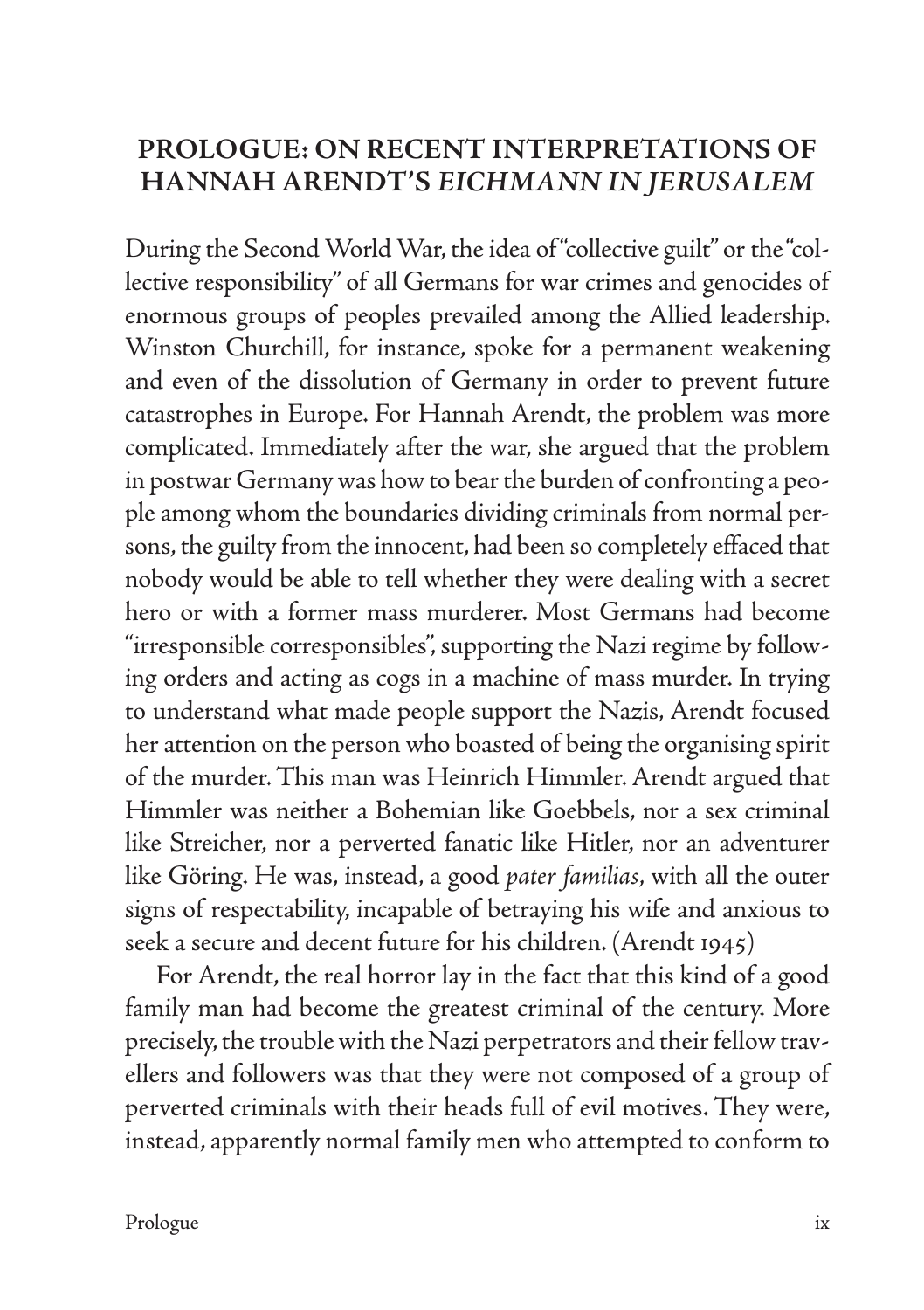and obey the rules and practices of the society, to act decently, pursuing a successful career and good standard of living for their families.

These reflections during the immediate postwar period show that Arendt had formed her view of the character of the Nazi criminal well before Israeli intelligence captured Adolf Eichmann in Argentina in 1960. However, she had not by then seen a Nazi criminal alive. Therefore, she wanted to attend his trial in Jerusalem. This book deals with the immense debate provoked by the report that Arendt wrote of the trial. One of the conspicuous characteristics of the debate that continues to re-emerge every now and then is that, until recently, these early reflections of Arendt have been systematically dismissed. While the contributors do believe that Arendt had formed her view of Eichmann's character well in advance of the trial, they claim that she did so only based on the newspaper coverage of his capture in 1960.

The immediate postwar period from the 1940s to the trial of Adolf Eichmann in the beginning of the 1960s in Jerusalem witnessed a relatively quick turn, both in defeated Germany and other European countries, from the mourning of victims of war and general devastation and suffering caused by the war to looking forward to economic recovery and restoration. Even if the postwar period is not simply characterised by silence and lack of debate over the questions of guilt and responsibility and the fate of the victims of the Nazi terror – as a number of historians have tried to prove – it is fair to argue that, in general, people were more interested in rebuilding Europe and their own lives than mourning the victims and arguing over guilt and responsibility for war crimes and genocides.<sup>1</sup>

<sup>1.</sup> In Germany, one of the few who attempted to analytically and critically discuss the guilt of Germans was the philosopher Karl Jaspers, who not only had an intensive correspondence with Arendt as to how to deal with the guilt and responsibility of Germans and the legacy of the entire Nazi period but also tried to awake public debate by publishing a volume entitled *Die Schuldfrage. Für Völkermord gibt es keine Verjährung* (Heidelberg: Lambert Schneider, 1946). Abbreviated English edition *The Question of German Guilt* (New York: Dial Press, 1947).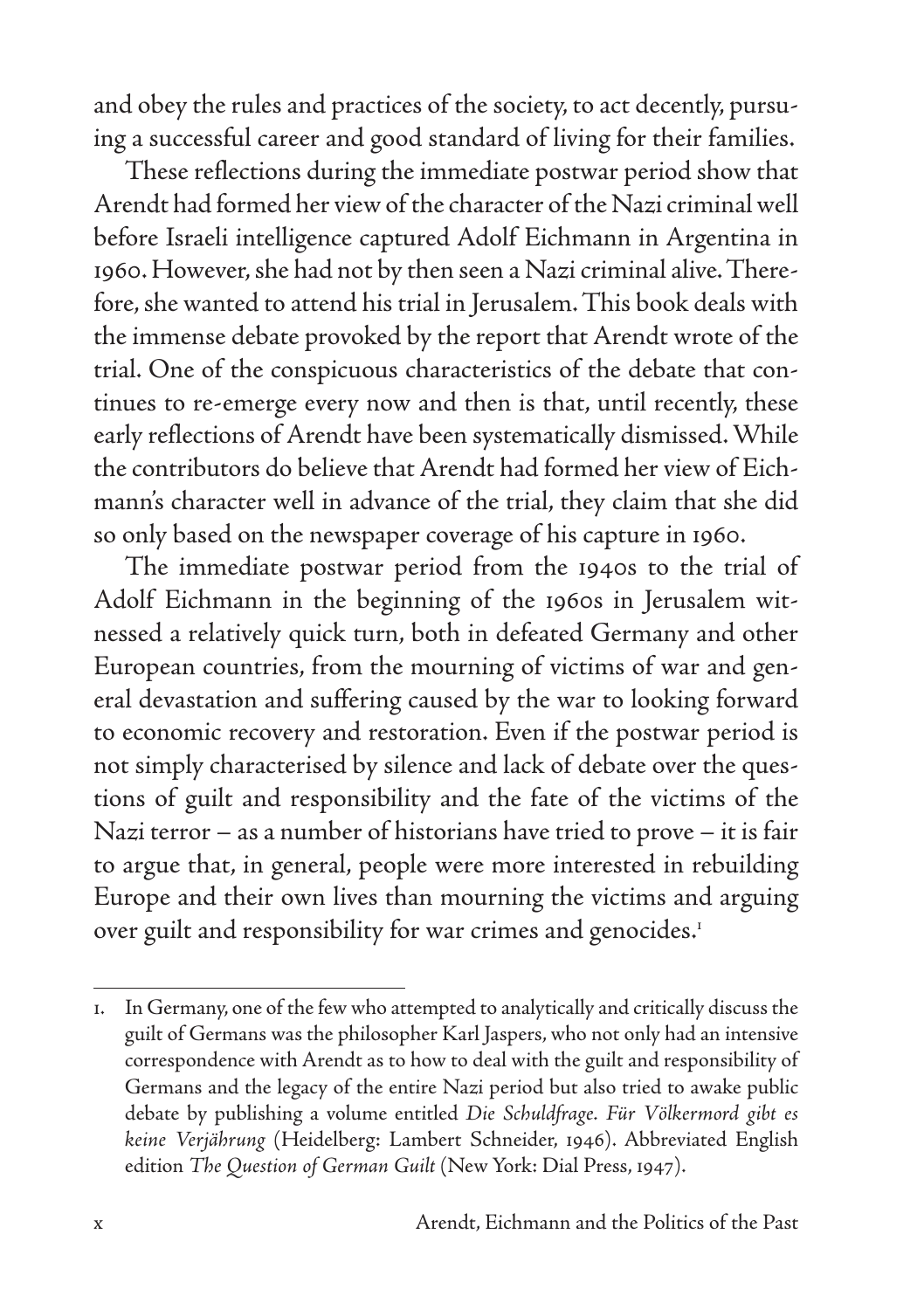Having concluded the Nuremberg and other major war crimes trials, the Western powers were also not interested in hunting Nazi criminals. Moreover, the postwar period was characterised by a lack of exact knowledge of the volume of Nazi crimes as the first studies on these were only just emerging. In this respect, the beginning of the 1960s marked a turning point. The first serious studies over the fate of the victims of the Nazi crimes appeared, such as Raul Hilberg's *The Destruction of European Jews* (1963). Along with the capture of Adolf Eichmann, a new interest in the Nazi "hunt" and convicting Nazi criminals arose. Some historians, such as Annette Wieviorka (1998), have argued that the Eichmann trial marked the end of the period of silence and the beginning of the era of the witness. More precisely, the Eichmann trial was the first great public event in which the voices of witnesses and listening to the stories of victims of the Holocaust were given a significant role. Other historians have recently argued that the Eichmann trial alone did not usher in an era of the witness. For instance, Henry Rousso (2017) has pointed out that mass testimonies following episodes of extreme violence first appeared during and after the First World War, in particular in the writings of officers and soldiers. This was a new phenomenon resulting from the thresholds crossed by the conflict's cruelty. A small number of Shoah testimonies emerged as soon as the Second World War ended. These brought up another set of questions, extensively debated for 30 years, about their reception and assimilation, a process that cannot be reduced to merely counting the writings published before the 1960s (Rousso 2017,  $35-36$ ).

Hannah Arendt covered the Eichmann trial for *The New Yorker*. Her report first appeared in five articles published in consecutive issues only two years later, in 1963. It immediately caused an immense debate among American Jewish intellectuals, which soon extended to other intellectual circles as well. The debate became international as the report appeared in book form, especially after the German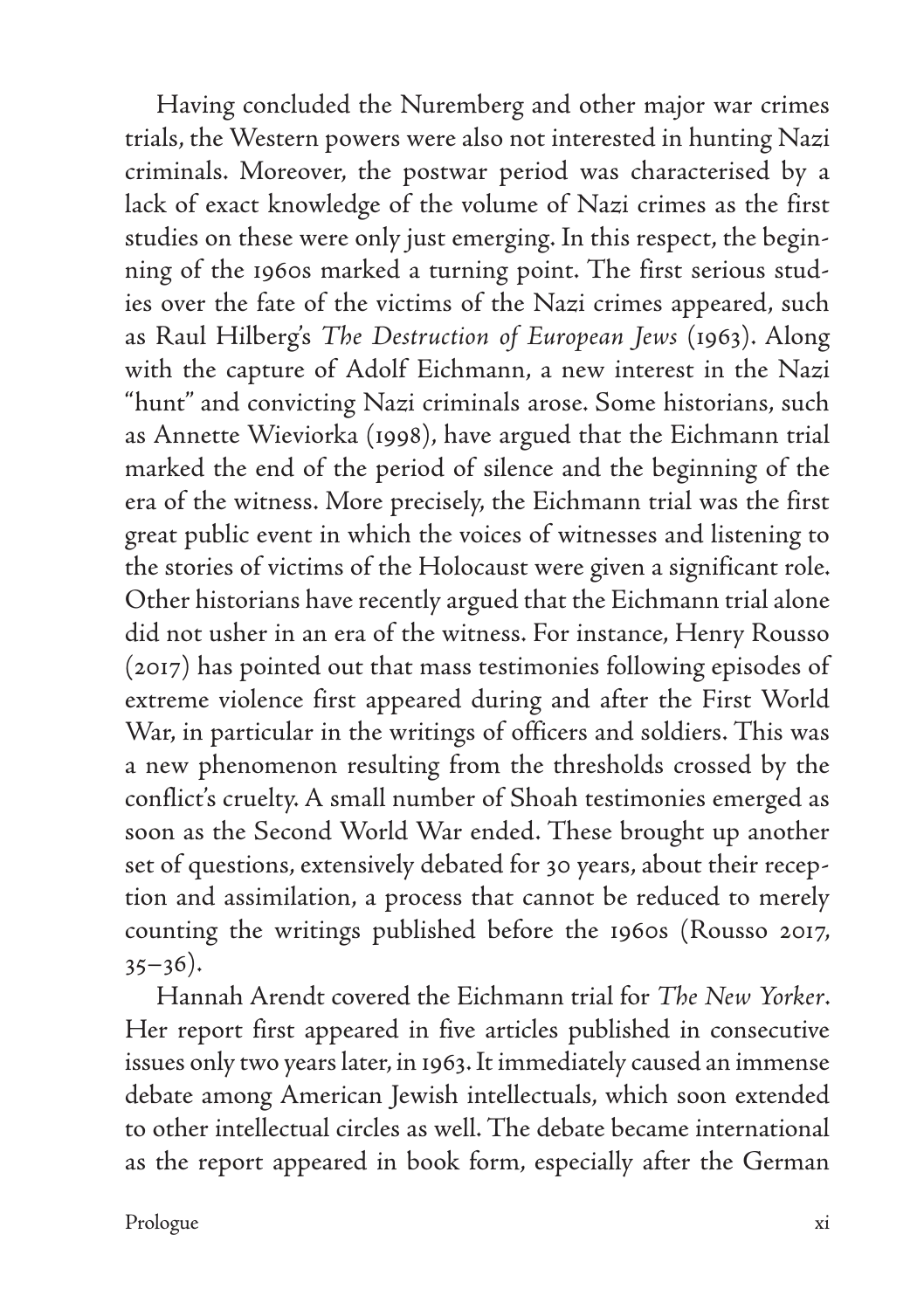translation appeared in 1964. The debate has continued ever since, almost uninterrupted.

Relatively peaceful moments have been followed by furious and heated wars of words. The original American debate focused mostly on the themes of Jewish responsibility and cooperation with the Nazis in Jewish councils (*Judenräte*), Eichmann's evil motivations, the character of the accused and the meaning of the banality of evil. In comparison, the German and other European debates focused on (the lack of) resistance at large, voluntary collaboration with the Nazis and the position of former Nazis and fascists in postwar European societies. The American and European debates overlapped only partly, and this distinction between the US-centric and Eurocentric debates has been largely recognisable until today.

This book was originally published in 2008. First and foremost, it focused on the original American debate over *Eichmann in Jerusalem* (1963) and discussed the question of why American Jewish intellectuals took Arendt's arguably controversial arguments so personally, as if she had written a pamphlet on the moral mindset of American Jewish intellectuals, instead of a report of the trial of a major Nazi criminal and a political judgement of his crimes. Firstly, I tried to draw a careful picture of Arendt's own mindset and the context of writing her book. I analysed her early studies of Zionism and critique of the Jewish state and discussed her conception of and relation with Zionism, arguing that her critical Zionist background constituted the most important part of her personal stance on the Eichmann trial. Secondly, I dealt with the general background of the trial, telling the story of the capture of Eichmann and discussing the public debate caused by it. Thirdly, I analysed the original controversy and its basic arguments, revealing how badly Arendt's book was misread, showing how easily even critical intellectuals may succumb to the temptation of *ad hominem* argumentation. Fourthly, I showed how important a role irony as a trope played in Arendt's argumentative style. Indeed, on the one hand, I argued that *Eichmann in Jerusalem* was badly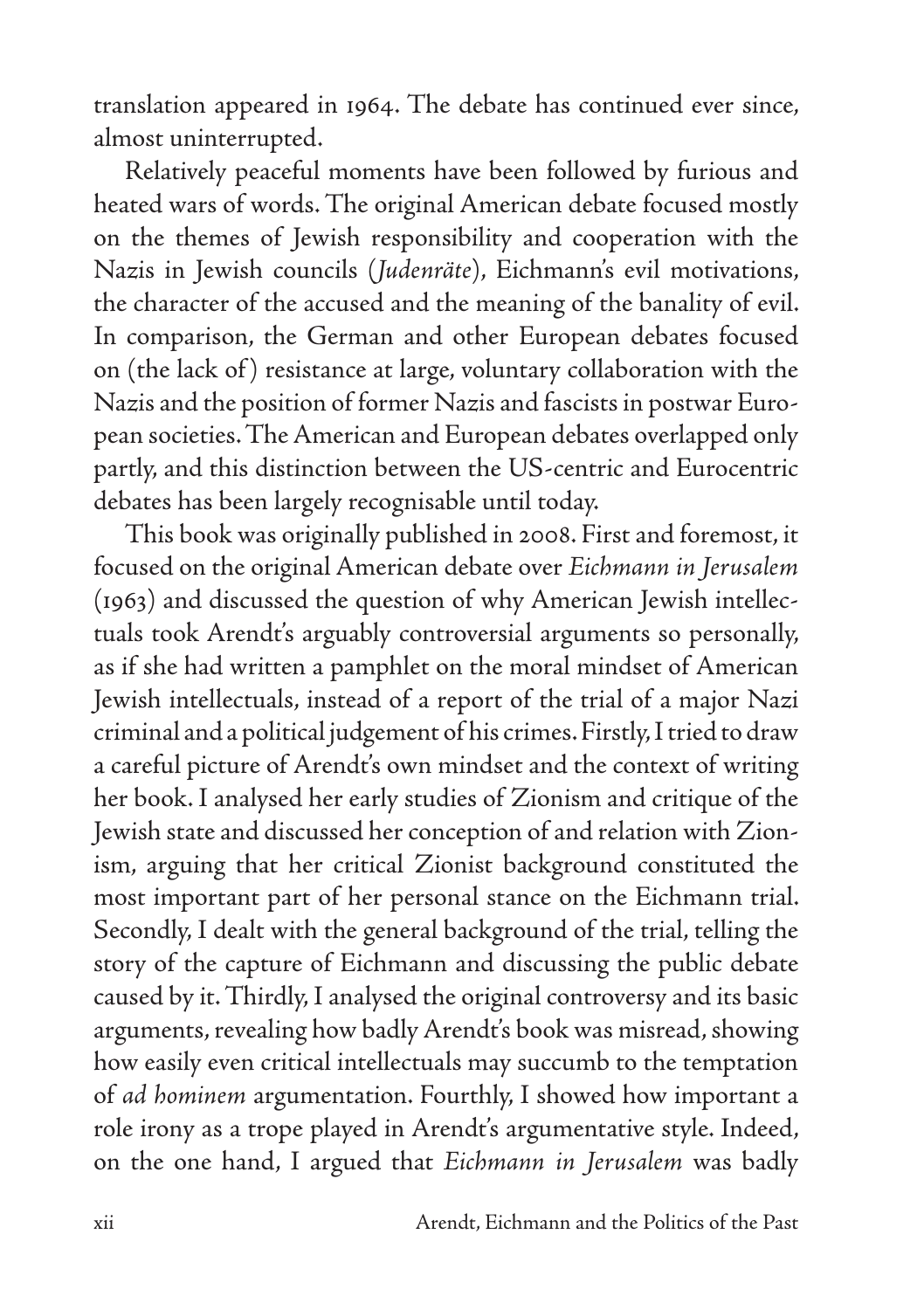received in the United States because hardly anybody understood Arendt's ironic style of argumentation. Instead, readers took her text literally, believing that her book was meant to be an impudent and arrogant attack against both the wartime and the postwar Jewish establishment and intellectuals. On the other hand, I claimed that the readership could not bear the sharpness of her argumentation in so far as it mercilessly revealed the political weakness, conformism, inclination to wishful thinking, and lack of political judgement of not only the Jewish leadership and American Jewish intellectuals but also the Western political elite at large. Finally, I discussed the latest developments of the Arendt controversy at the beginning of the 21st century. I argued that the Eichmann trial marked an important turning point in the conceptual revolution of witness and victim, and that Arendt's report had a decisive impact on causing this turn. More importantly, I argued that, around the turn of the century, the readings and debates over *Eichmann in Jerusalem* were disengaged and displaced from the original context of the book and included in the debates surrounding the singularity of the Holocaust and European politics of the past in general.

Hannah Arendt's book itself was by no means about the victims' voices. On the contrary, Arendt harshly criticised the attorney general, Gideon Hausner, for focusing the attention of the court on the sufferings of the victims instead of the crimes of the accused. Furthermore, Arendt maintained that the statements of witnesses were not reliable evidence, either for the court or for the historians, as human memory is treacherous, even more so when traumatic experiences are in question. Even if people do not purposefully lie to the court, they can remember badly or only a part of an experience, or even adopt other people's memories as their own.2 Three other themes prevailed in the first debate: the Jewish responsibility, the Jewish councils and

<sup>2.</sup> For example, Primo Levi has dealt with the fickleness of memory from the victim's point of view. See *I sommersi e i salvati* (Turin: Einaudi, 1986), and the English translation, *The Drowned and the Saved* (New York: Summit Books, 1988).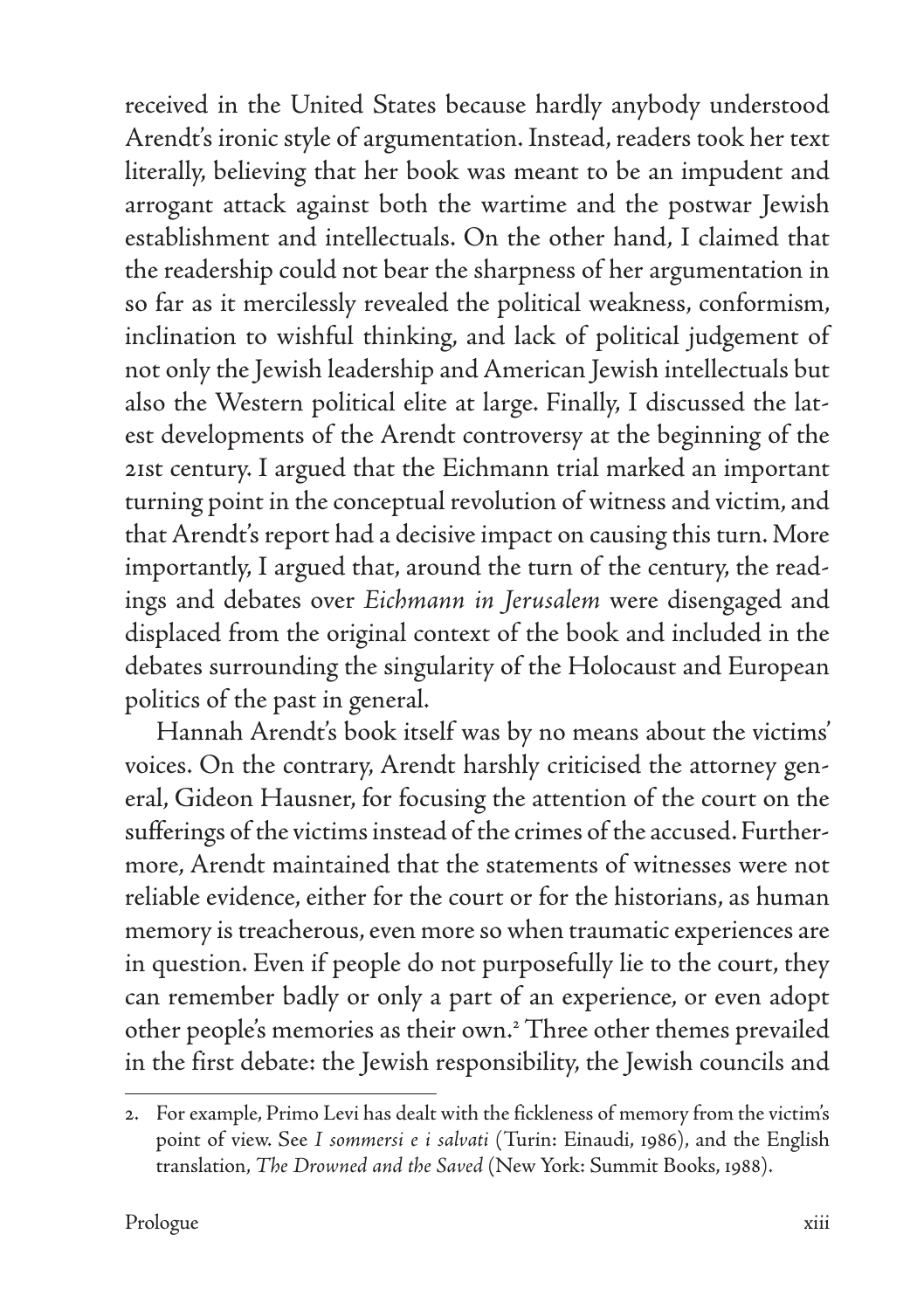cooperation with the Nazis, the nature of Eichmann's evil, and the meaning of Arendt's thesis of the banality of his evil. I showed in my book that, underlying all these three themes of the American debate, there was a hidden layer that dealt with the identity of American Jews and their responsibility for what happened to their European brethren. In addition, intertwined with this hidden layer was the question of the fate of the Jewish state and its right to represent world Jewry. Behind the question of why "they" did not rebel, there was the question of why "we" did not do anything in order to help them. While American Jewish intellectuals were wondering why European Jews did not organise resistance and self-defence against Nazi discrimination and violence, they were ashamed of not having done anything to encourage and help their European brethren. Similarly, behind the question of why "they" cooperated with their perpetrators, there was the question of what "we" would have done in a similar situation. It was easy to criticise the behaviour of European Jews from the other side of the ocean. Hardly anybody understood Arendt's thesis of the banality of evil and what she really meant when she argued that the deeds of the criminal did not correspond to the doer. Even today, Arendt's critics have trouble understanding what her thesis really means. Most critics try to find an explanation of it in Eichmann's perverted morality and his wicked character and end up claiming that there is something wrong with Arendt's own conception of the relationship between morality and politics (of mass murder). In my book, I argue, instead, that the core of the banality of evil was that wickedness was not inscribed in the intrinsic or true nature of human being but in her/his deeds and their consequences. What made these deeds astounding was not their exceptional or devilish nature but their seeming and apparent normality. More precisely, Eichmann did not do evil by personally torturing or murdering somebody but, instead, by first leading the organisation of Jews' expulsion from the Reich and then of their deportation to camps, being one of the principal executioners of the project of annihilation.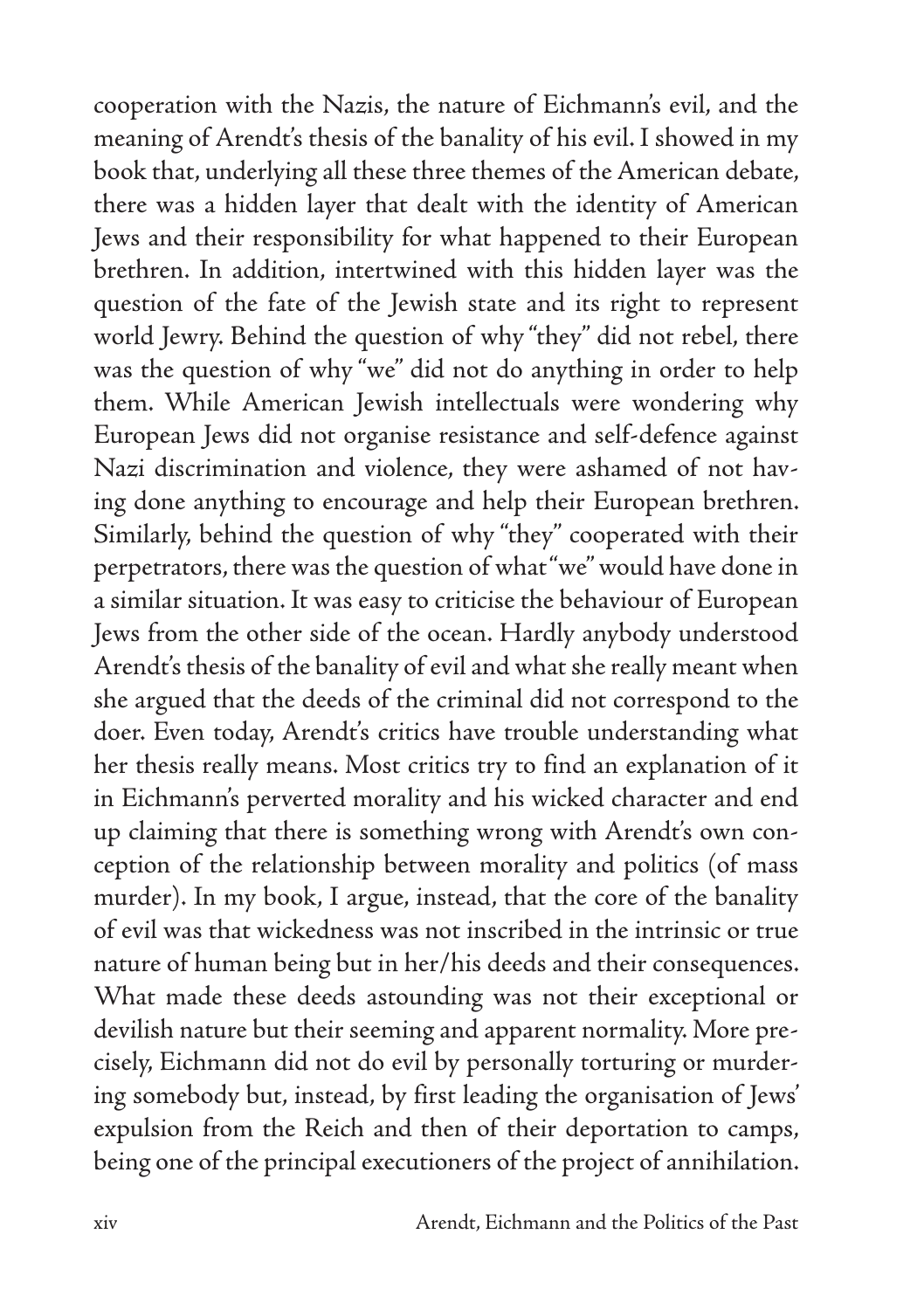In 2008, I concluded the book by discussing then-recent studies of the Eichmann trial and Arendt's report of it. I first dealt with David Cesarani's biography of Adolf Eichmann (2004), according to which the birth of the field of Holocaust studies owes more to the controversy surrounding Arendt's pamphlet than to the trial itself or the role of the victims' testimonies in it, and it was not the trial but the controversy that brought the Final Solution home to millions of people. Cesarani's main argument is that it is Hannah Arendt's interpretation of Adolf Eichmann and his trial that has most decisively shaped our understanding of the Nazi criminal, making Eichmann an icon of the 20th century, of the Nazi regime, and of the genocide of the Jews. In his view, Eichmann has become a metonym for the entire history of the Nazi persecution, the mass murder of the Jews, and its legacy.

I found Cesarani's interpretation somewhat exaggerated but, admittedly, the beginning of the 21st century witnessed a revival of rereading of *Eichmann in Jerusalem*. In these new readings, there was clearly a very different emphasis as compared to the earlier debates surrounding the book. This time, the controversy was not about Arendt's interpretation of Jewish politics, or Eichmann's personality, but on the trial itself, Arendt's interpretation and critique of it, and her impact on the dispute over the singularity of the Holocaust. One of the most passionate advocates of the great significance of the Eichmann trial was Shoshana Felman (2000), who argued that the most important result of the trial was that it inverted our understanding of monumentality and greatness. In the Eichmann trial, the real hero was not the accused; instead, the trial succeeded in showing the greatness of the victims. Felman argued that Arendt failed to see that the Eichmann trial historically created the victim. It was the first time in history that a new legal language and space had been created through the first-hand narratives of victims. Felman's point, in accordance with most Holocaust historians, is that what we refer to as the Holocaust did not exist as a collective story prior to the Eich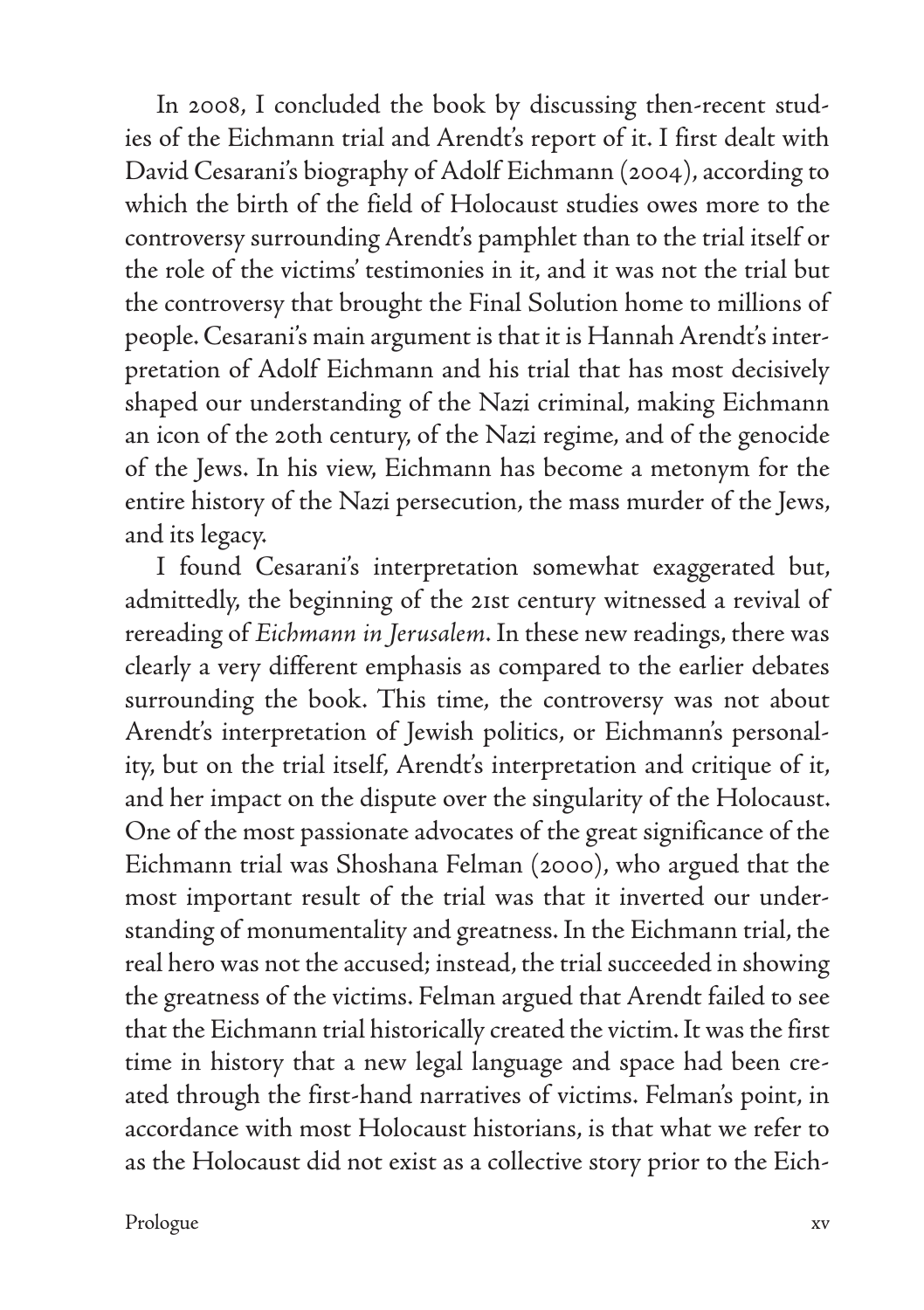mann trial. Over the course of the trial, the victims recovered the language and acquired the semantic and historical authority of the story of their destruction. The result was an international discussion that defined the experience of the victims and referred to the crime against the Jewish people independently of the political and military history of the Second World War.

Whereas Felman focuses on the greatness of victims and the importance of their stories, Leora Bilsky (2004) approaches the Eichmann trial as one in a chain of political trials held in Israel. For her, the main characteristic of a political trial is that political authorities seek to advance a political agenda through criminal prosecution. As I discuss in this book, in the case of the Eichmann trial, the agenda and aim of the Israeli government were to determine the content of collective memory and the Israeli collective identity as to the Holocaust. Until the trial, the Israeli collective identity had been based on Zionist heroism in terms of which Jewish victimhood of the Holocaust was not appreciated. However, among younger Israeli generations, the memory and appreciation of militant Zionism and years of illegal terrorist fight were fading, and new elements of national identity were urgently needed.

Bilsky (2004) argues that the Eichmann trial played a central role in giving authority to the testimonies of Holocaust survivors and making them reliable witnesses in terms of the formation of a legal judgement and the writing of history. Indeed, the Eichmann trial contributed to source materials for historians: a new approach of writing history based on victims' testimonies was born. However, it seems to me that Bilsky's interpretation takes it for granted that in the political trial both parties are treated equally and can present their case equally forcefully. In practice, this is not always the case. It is enough to think of the Moscow trials of the 1930s to understand that the political trial very easily turns into a show trial in which the prosecutor really sets the stage. As to the trial of Adolf Eichmann, neither Felman nor Bilsky really deals with the fact that several wit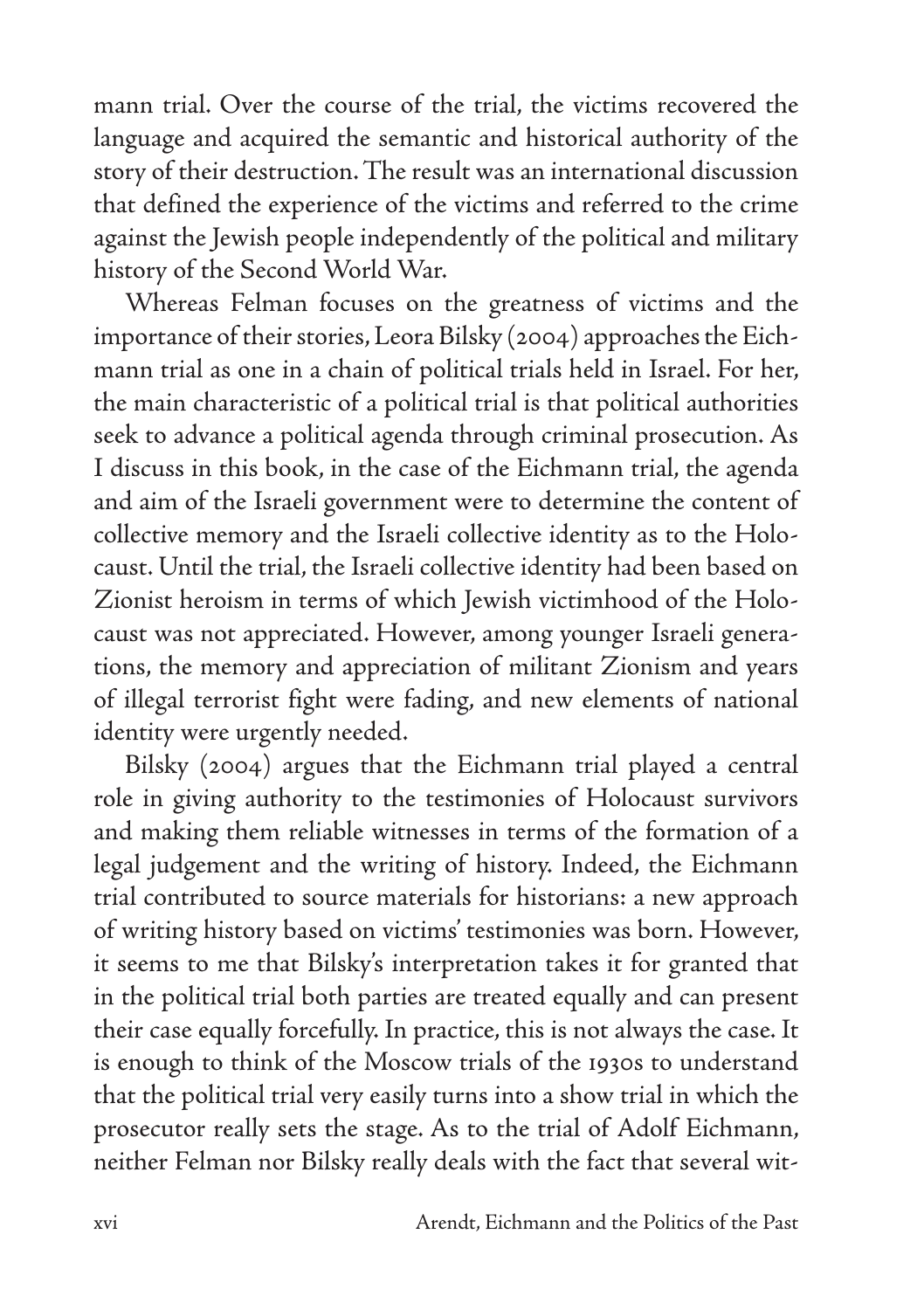nesses on the defender's side were not able to enter Israel because they were wanted. This did not, of course, affect the result of the trial, but it may weaken Bilsky's argument of the greatness of political trial as transformative event.

The Eichmann trial – or, in broader terms, the Holocaust – did not remain the only context of the politics of victims and victimisation discourses. On the contrary, during the past 20 years, the victimisation discourse has spread globally and been adopted in different kinds of local and national contexts. Jie-Hyun Lim (2014) has argued that victimhood discourses have not remained exclusively related to the Holocaust; instead, victimhood has become a transnational theme that dominates the emergence of memories of mass dictatorship. Lim argues that the rise of a global public sphere has created a space for the contestation of conflicting national memories. For instance, the cosmopolitanisation of Holocaust memories has resulted in the re-territorialisation or re-nationalisation of memories as non-European victims of colonialism begin to equate themselves with Holocaust victims in the processes of decolonisation and nation-building. To many postcolonial regimes, Israel has become a reference point as "a little Great Power". Most importantly, given that the global public sphere tends to be sympathetic to innocent victims, nations have been increasingly engaged in "a distasteful competition over who suffered the most".3 A global confessional culture has emerged in which victimhood narratives can promote national identification that cannot be achieved in other ways. As a result, an international competition for victimhood gives birth to victimhood nationalism, which is based on the dichotomy of victimising nation/ victimised nation (Lim 2014, 35–36).

While the first two decades of the 21st century have witnessed a global process in which victimisation discourses have spread everywhere and the reference to the Jewish victims of the Holocaust is

<sup>3.</sup> Lim borrows this expression from Antony Polonsky and Joanna B. Michlic (2004).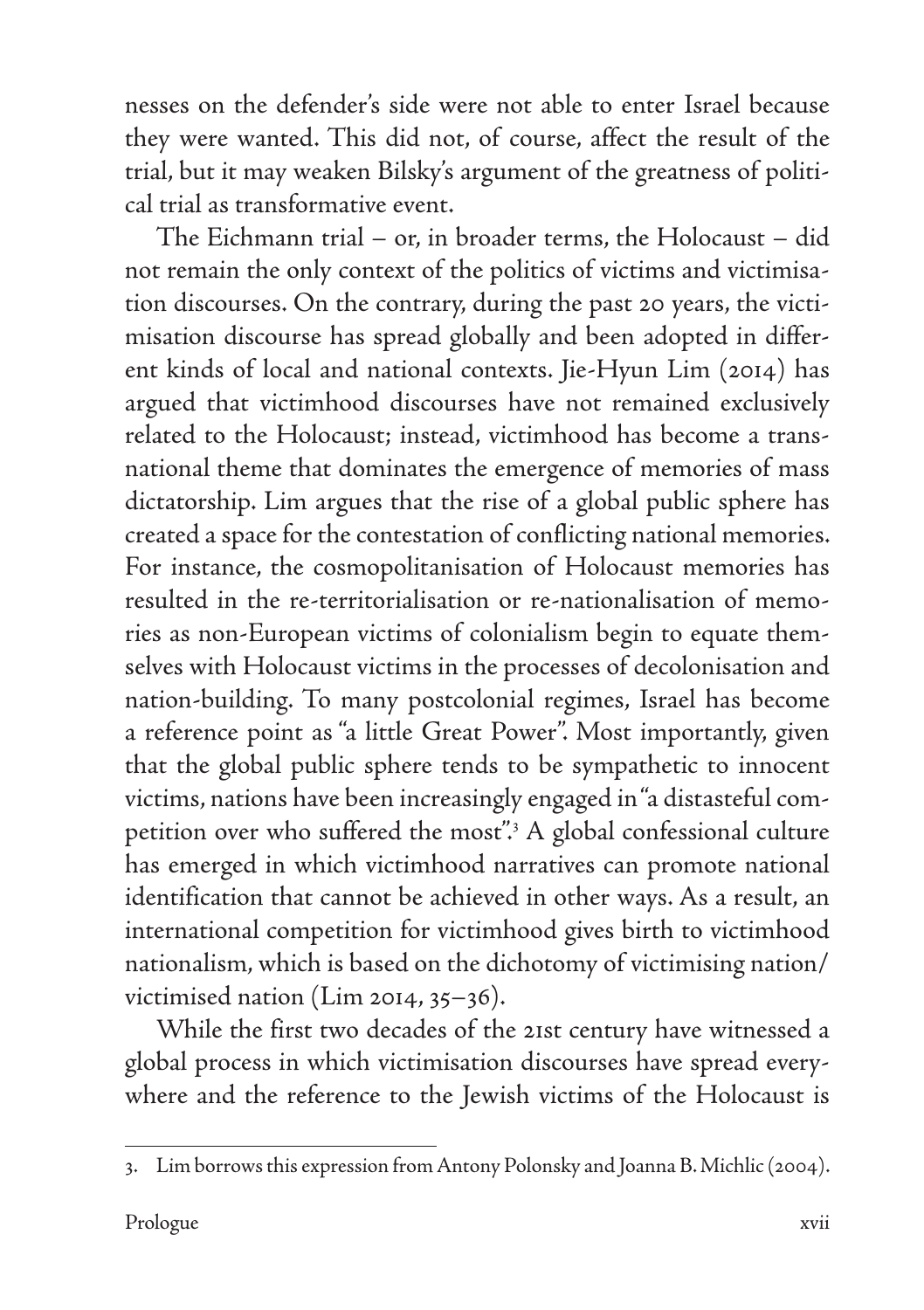weakening and fading,<sup>4</sup> in Arendt studies, several new developments have taken place. Some of these are more or less direct continuations of the Eichmann – or Arendt – controversy, while some others draw from Arendt's early writings and the Eichmann report in order to focus on new themes often connected with burning political problems of the contemporary world. The most interesting developments have, probably, taken place in legal studies, political theory and human rights discourse (Birmingham 2006; Hayden 2009; Sznaider 2011; G*ündoğ*du 2015; see also Parvikko 2014).5 It seems to me that, since almost all of Arendt's early writings, including her Jewish writings and reflections on responsibility and judgement,6 have appeared, Arendt scholars have adopted more comprehensive strategies of reading and interpretation, paying growing attention to changes and differences between Arendt's early and later writings. In the following, I will discuss a few of the most important new approaches to the Eichmann/Arendt controversy. In addition, I will introduce a few approaches that instead draw from the Eichmann report, aiming at developing Arendt's ideas further. In other words, I will have a look at contributions attempting to think with Arendt to go beyond her thinking.

While global debates over victimhood nationalism mostly deal with entire nations or national groups and their fate under totalitarian

<sup>4.</sup> In fact, the spread of victimisation discourses also covers such fields as individual psychology, confessional autobiography, the film industry, and fiction, to mention a few. Not surprisingly, in politics, new populist movements have successfully used victimisation strategies for their own purposes.

<sup>5.</sup> There are, of course, also those branches of Arendt studies that draw from her political and philosophical writings, such as *The Human Condition* (1958), *On Revolution* (1963), *Between Past and Future* (1961), *Crisis of the Republic* (1972), *The Life of the Mind* (1978) and *Lectures on Kant's Political Philosophy* (1982), without paying particular attention to the Eichmann controversy.

<sup>6.</sup> Most importantly, see Arendt (2003 and 2007). A number of Arendt's correspondences have also been published. As to the Eichmann controversy, probably the most important among these are Hannah Arendt and Kurt Blumenfeld (1995) and Hannah Arendt and Gerschom Scholem (2017).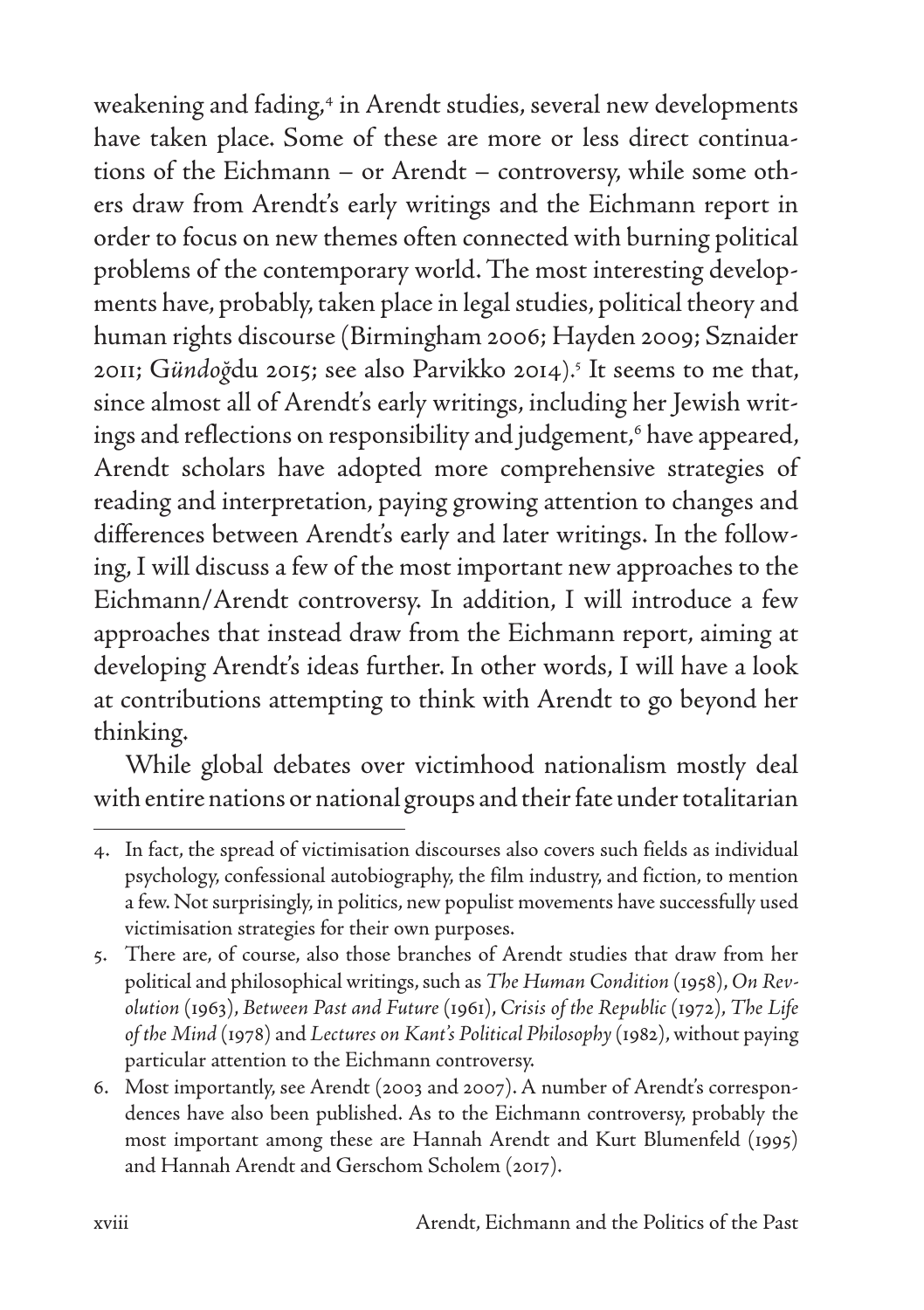rule or in the great conflicts of the 19th and 20th centuries, leaving the reference to the Eichmann trial and Arendt's interpretation of it to the position of a footnote, a branch of the contemporary Eichmann controversy continues in terms surprisingly similar to the first debate in the 1960s (see e.g. Golsan & Misemer 2017). It is characteristic of these contributions that in one way or another they revolve around Eichmann's personality. One of the most praised contributions of this genre is Bettina Stangneth's *Eichmann Before Jerusalem: The Unexamined Life of a Mass Murderer* (2014),7 which re-examines Eichmann's life before the Jerusalem trial in the light of archive materials that only surfaced well after the 1960s. Stangneth's interpretation leans heavily on the so-called Argentine Papers, including the "Sassen interviews", which have now surfaced in several archives.<sup>8</sup> None of these materials had been available, either for Arendt or for the court in Jerusalem. On several occasions, Stangneth recognises our debt to Arendt's insights of Nazi totalitarianism and her report of the Jerusalem trial. However, in her reading strategy, there is a highly problematic bias concerning both the criminal and Arendt's interpretation of him. Stangneth depicts Eichmann as a fanatical National Socialist and anti-Semite who never ceased to fight his pro-Nazi war and to seek personal fame and recognition. In Stangneth's view, Eichmann's zeal to annihilate Jews stemmed precisely from his ideological fanaticism and his profoundly anti-Semitic worldview. Further, in her interpretation, Eichmann was an extremely calculating person who never showed in public his inner feelings or motives, but instead always kept a close eye on the impact he was having, try-

<sup>7.</sup> The German original was published in 2011 with the title *Eichmann vor Jerusalem. Das unbehelligte Leben eines Massenmörders* (Hamburg: Arche Verlag).

<sup>8.</sup> The Argentine Papers consist of several hundred pages of Eichmann's own notes in exile. The "Sassen interviews" are transcripts of tapes that were recorded during often "wet" sessions of discussion made by a Dutch journalist and a member of the Waffen-SS, Willen Sassen, Eichmann, and a few of their friends in Buenos Aires in the 1950s. In the 1960s, only tiny parts of these interviews were published in *Life* magazine.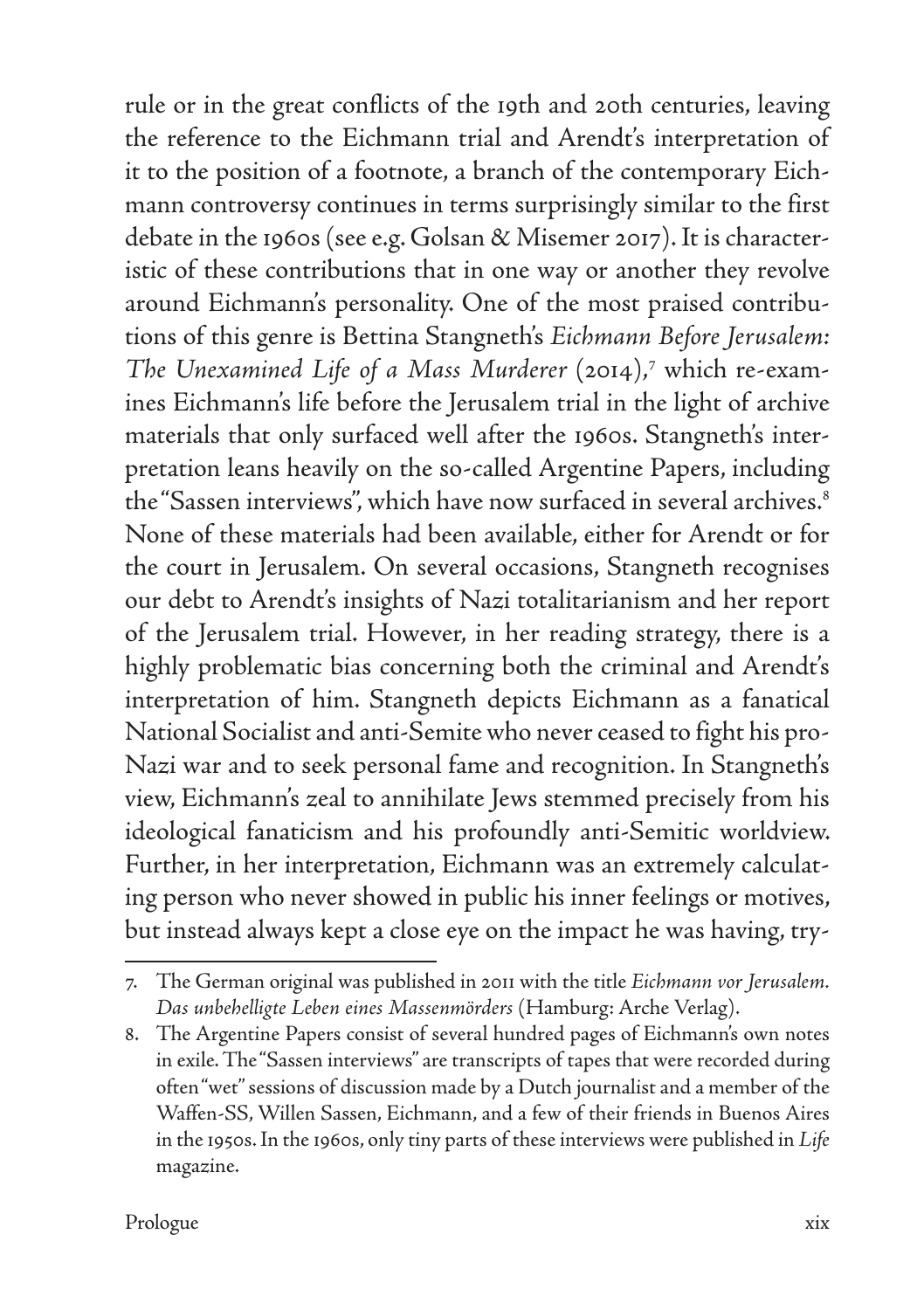ing to make every situation work in his favour. This may be very true. However, it does not follow, as Stangneth argues, that in Jerusalem Arendt fell into Eichmann's trap, believing that the calm and dry bureaucrat in the glass booth was the real and the only Eichmann that ever existed. Stangneth claims that Arendt was unable to resist Eichmann's cunning strategy of defence of representing himself as an unlucky loser, without really being able to show how exactly her "novel" interpretation of Eichmann's personality differs from Arendt's argumentation. On a careful reading of Arendt's pamphlet, it is clear that she did not cherish any fantasies of the personality of the Nazi criminal, and she avoided the trap of describing him as somehow essentially inhuman, devilish, or monstrous by birth. Instead, she described him as an entirely normal, ordinary man with a strong propensity to self-important boasting, bragging, and bossing about. In addition, Arendt described Eichmann as a devoted careerist whose principal aim was to climb as high up in the Nazi hierarchy as possible. Even if Stangneth's contribution does not markedly differ from Arendt's interpretation of Eichmann, there is a fundamental difference in their approaches. While Stangneth focuses on the person of the criminal, arguing that his evil deeds originated from his evil personality, Arendt focused on his deeds, arguing that evil motives alone do not commit crimes. Stangneth risks being obsessed with the idea that an evildoer must be evil by their nature, and that the wickedness of the deeds of the criminal can be derived and measured by their inner nature or personal character. Arendt simply argued that what appeared before the court in Jerusalem was not Eichmann's inner nature or hidden motives but, instead, his deeds. This is because, for Arendt, it is the deeds that matter, judicially, politically, and ethically. Even more importantly, the Western judicial system has been constructed in such a way that it can deliver justice only based on the deeds of the accused.

Stangneth's (2014) account, which became widely reviewed and commented on, contributed significantly to redirecting the debate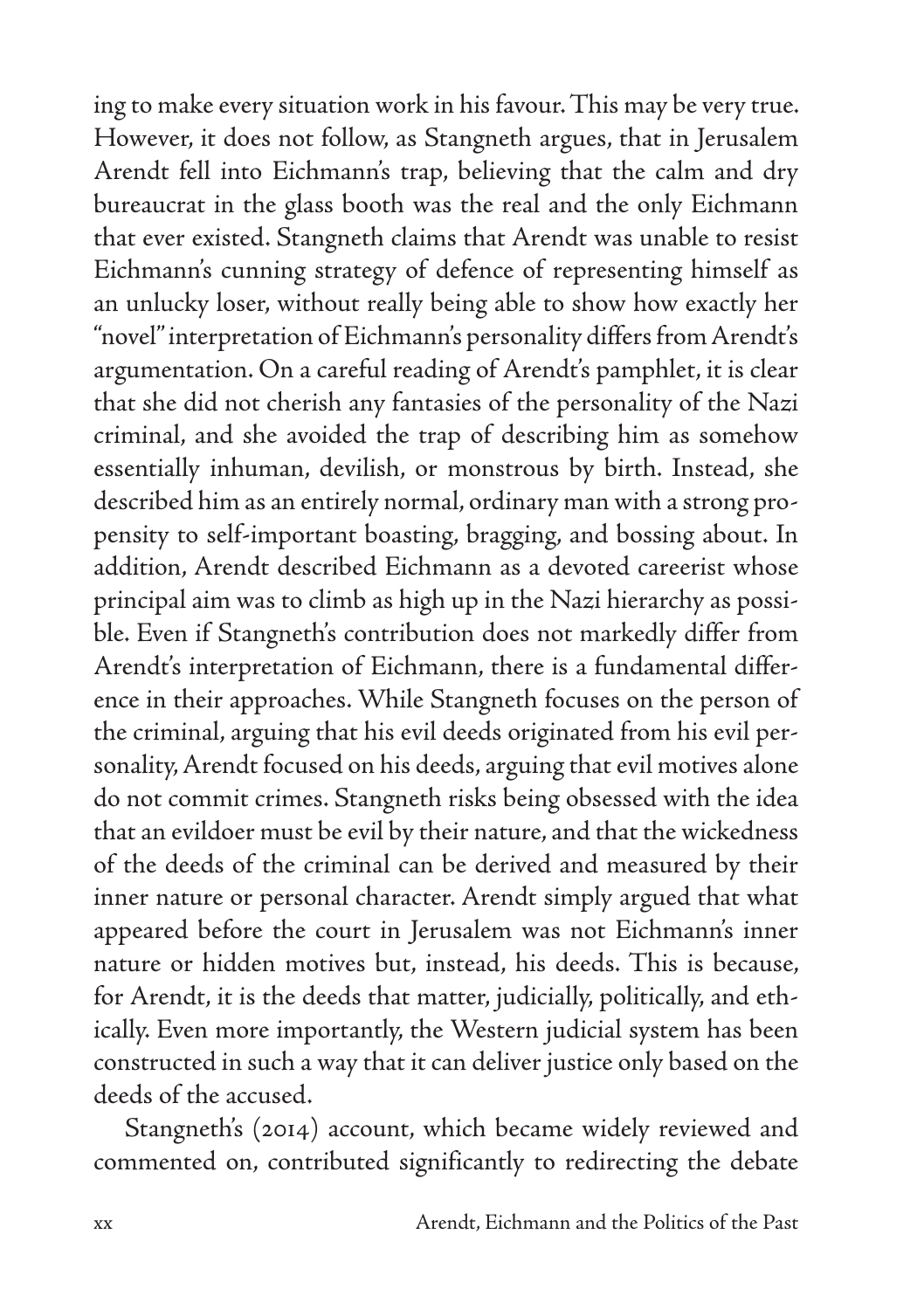back to its original starting point, focusing on Eichmann's "wicked" personality, the evil nature of his actions and his anti-Semitism. It is noteworthy that, again, the controversy was split in two. While American debaters once again enthusiastically focused on Eichmann's person, German discussions of Stangneth's book centred around the neo-Nazi circle of sympathisers who gathered in Argentina, their connections to post-war Germany, their hopes to influence political events there, and the claim that successive German governments resisted bringing Adolf Eichmann to trial. As Seyla Benhabib (2018, 64–65) has argued, these aspects of Stangneth's book, which directly address the culture of silence and repression in postwar Germany's failing to work through the past (*Vergangenheitsbewältigung*) have all been neglected by American commentators. Instead, the trial of Adolf Eichmann has been turned once more into a trial of Hannah Arendt.

Benhabib herself got also involved in this quite repetitive debate over Eichmann's personality, attempting to redirect it in ethical and political terms. Seyla Benhabib and Richard Wolin debated over where Arendt's notion of thoughtlessness originated. This debate took place on the pages of the *New York Times* and the *Jewish Review of Books*, where both authors assessed Stangneth's book, ending up debating Arendt's philosophical background and premises.9 The debate started when Wolin (4 September 2014) first argued that, by depicting Eichmann as a colourless bureaucratic desk-killer, Arendt sought to downplay the German specificity of the Final Solution and to safeguard the honour of the highly educated German cultural milieu from which she herself hailed. He argued that Arendt had her own intellectual agenda, and – perhaps out of her misplaced loyalty to her former mentor and lover, Martin Heidegger – insisted on applying the Freiburg philosopher's concept of thoughtlessness

<sup>9.</sup> The following discussion is based on Benhabib, 21 September 2014; Benhabib, 14 October 2014; Wolin, 4 September 2014; Wolin, 30 September 2014; Wolin, 14 October 2014.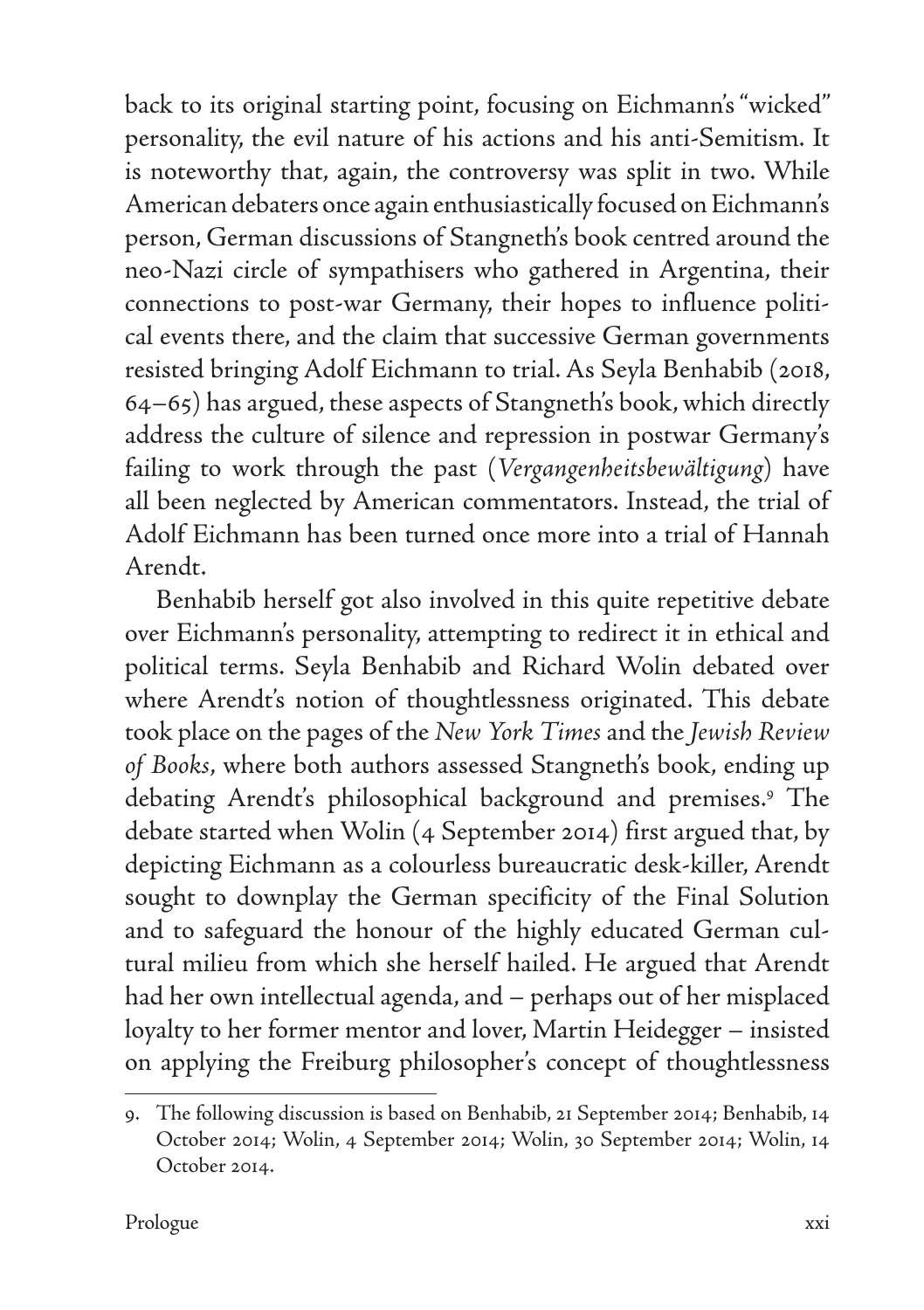(*Gedankenlosigkeit*) to Eichmann. In so doing, on the one hand, she drastically underestimated the fanatical conviction that infused his actions and, on the other hand, attempted to absolve the German intellectual traditions. Wolin further argued that Benhabib's view, according to which Kant's moral philosophy plays a systematic role in *Eichmann in Jerusalem*, is unsustainable because Arendt refers to Kant's theory of judgement only in one meagre passage. To Wolin's knowledge, Arendt only developed these Kantian precepts in earnest in her later writings in the 1970s.<sup>10</sup> For Wolin, who maintained that Eichmann's murderous actions were motivated by his evil and anti-Semitic nature, Eichmann's inability to think was essentially a ruse, a conscious tactic that Eichmann employed in Jerusalem to lead the court astray, and had nothing to do with Eichmann's incapacity to think from another's point of view. Benhabib returns to this debate in a collection of articles published a few years later, elaborating on her reflections of the Kantian traits in Arendt's analysis of Eichmann's wickedness. She argues that Arendt's reflections on Kant's moral philosophy are especially relevant to understanding Arendt's use of the term "thoughtlessness" (Benhabib 2018, 70). In order to make proper judgements, Arendt drew from Kant's notion of a different way of thinking, for which it would not be enough to be in agreement with one's own self but which consisted in being able to think in the place of everybody else, and which he therefore called enlarged mentality. Arendt emphasised that the capacity to judge is a specifically political ability in exactly the sense denoted by Kant, namely the ability to see things not only from one's own point of view

<sup>10.</sup> Wolin dismisses the fact that Arendt started to read Kant at the age of 15. While her attitude towards Heideggerian philosophy went through a significant change after having learnt about Heidegger's connections to the Nazi Party and its ideology, Kantian philosophy constituted a firm basis for her thinking. At an advanced age, she once noted that, when writing, she always had a sensation that Kant was standing behind her, dictating what she ought to write.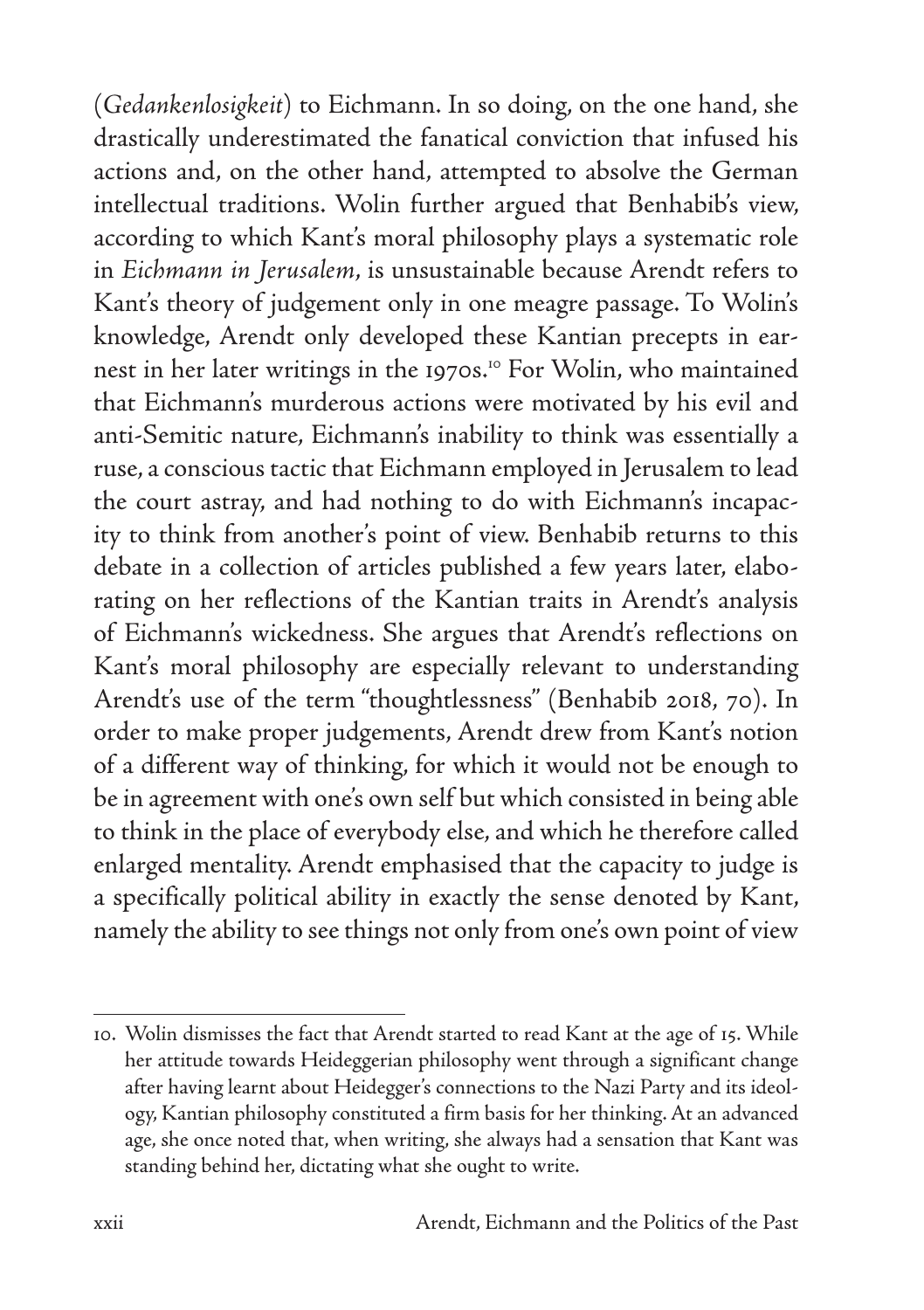but from the perspective of all those who happen to be present.<sup>11</sup> This is not only something that Eichmann was incapable of; it also was very different from Heidegger's *Gedankenlosigkeit*, to which Wolin attempted to reduce Arendt's concept of thoughtlessness. Benhabib (2018, 72) explains that, in the 1950s, Heidegger complained that what is most thought-provoking in our thought-provoking time is that we are still not thinking. However, Heidegger was not referring to the lack of thinking from the standpoint of others; his complaint was that the thing itself that must be thought about turns away from man. The modern man is all too beholden to what others may think and to turning away from Being itself.

Benhabib reminds us that, when Arendt presented her provocative thesis of the banality of evil, she was fully aware of going counter to the tradition of Western thought, which saw evil in metaphysical terms as ultimate depravity, corruption, and sinfulness. In fact, Arendt never stopped pondering the nature of political evil (which Benhabib, unfortunately, continues to confuse with ethical evil). In the first volume of her posthumously published *The Life of the Mind* (1978), Arendt asked again whether the problem of good and evil, our faculty of telling right from wrong, might be connected with the faculty of thought, being convinced that enlarged thought or mentality and taking the standpoint of others was crucial for political and public judgements.

Soon after the heated exchange of arguments between Wolin and Benhabib, Corey Robin's account (2015) of the recent developments of the American Arendt controversy was published in *The Nation*, arguing that one of the reasons Arendt's argument about the banality of evil is so threatening is that it undercuts the ability of political theorists and public moralists to regard the Holocaust as something other than a historical event. He pointed out that the fate of Arendt's

<sup>11.</sup> Here, Benhabib quoted from Arendt's essay "Crisis in Culture", published in 1961, in *Between Past and Future*.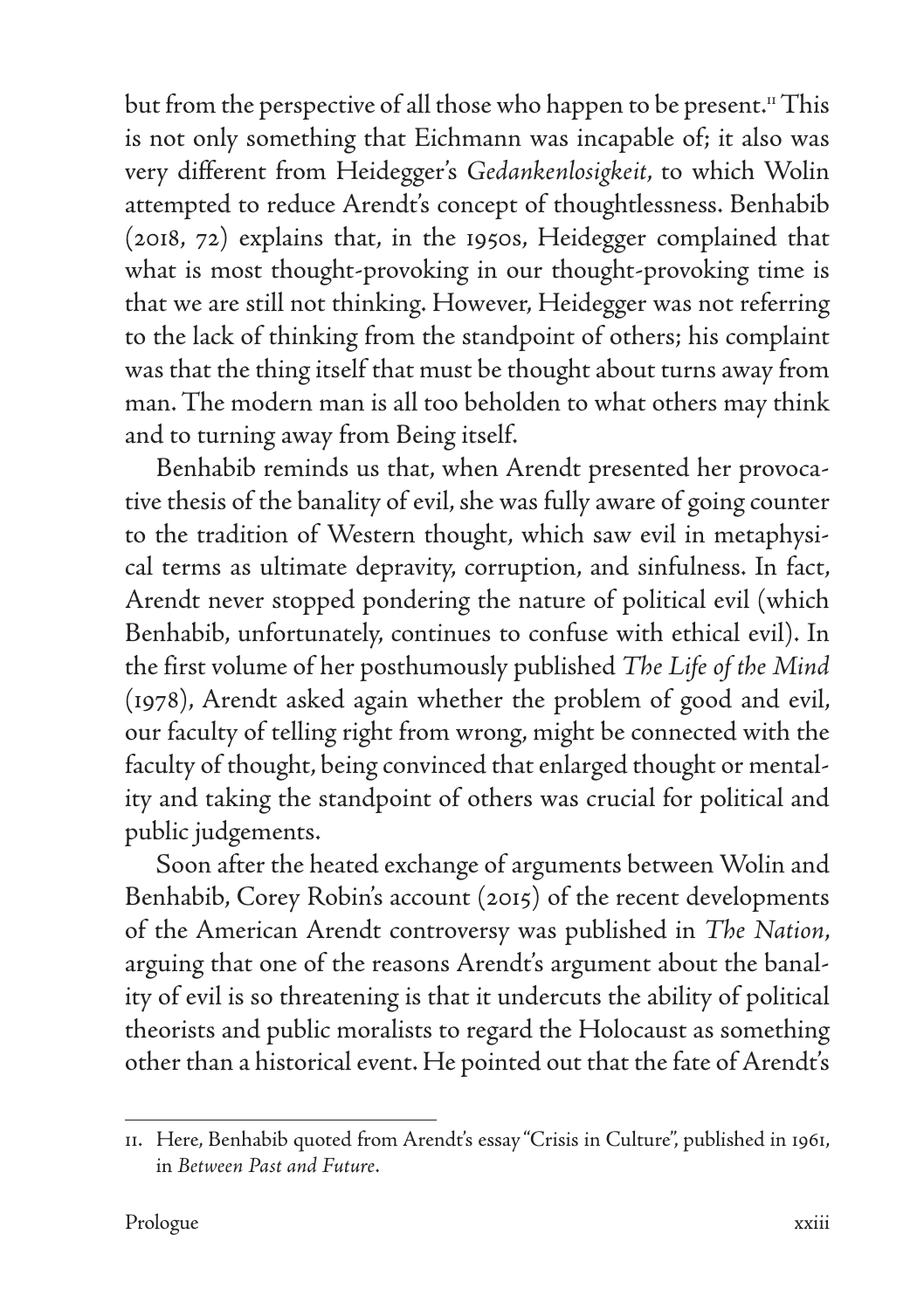book was closely tied to the evolving political and historical sensibilities of diasporic and particularly American Judaism. He argued that the controversialists had moved on to focus on Arendt's treatment of Eichmann's anti-Semitism, the fate of the state of Israel, and the relation of world Jewry to the Jewish state. In accordance with Benhabib, he then suggested that *Eichmann in Jerusalem* is the most Jewish of Arendt's texts, filled with a modernist sense of Jewish irony (Robin 2015). While a non-Jewish reader is not necessarily able to grasp why an attempt to create new political morals and banisters for political judgement in the post-Holocaust world – for which Robin praises Arendt's book – were particularly Jewish qualities, it is a fact that recent years have witnessed an appearance of a wave of accounts in which the focus once more is on Jewish identity and on an individual Jew's relation to the state of Israel. In other words, the novelty is not in the theme of Jewish identity, which was at stake right from the beginning of the first controversy in the 1960s, but, instead, in the political quality of at least some of these new approaches. While most accounts in this genre remain faithful to the traditional way of relating or connecting Jewish identity to the existence and fate of the Jewish state and find anti-Semitism in any criticism of the state of Israel, there are also new types of account that attempt to leave the traditional trenches and frontlines of debate and find new ways of thinking about and reading politically the question of Israel/Palestine based on the idea of sharing the world (particularly Palestine) in terms of cohabitation, which is not based on traditional criteria of birth, ethnicity, nationality, or language.

Undoubtedly, one of the most interesting – and for some people also controversial – recent accounts is Judith Butler's *Parting Ways*, published in 2014, which draws significantly from Arendt's critique of the nation state and her discussion of Eichmann's unwillingness to share the world with Jews. Butler (2014) aims to take distance from a traditional Zionist approach to Israel/Palestine and to defend a possibility of a non-Zionist Jewish identity and existence, which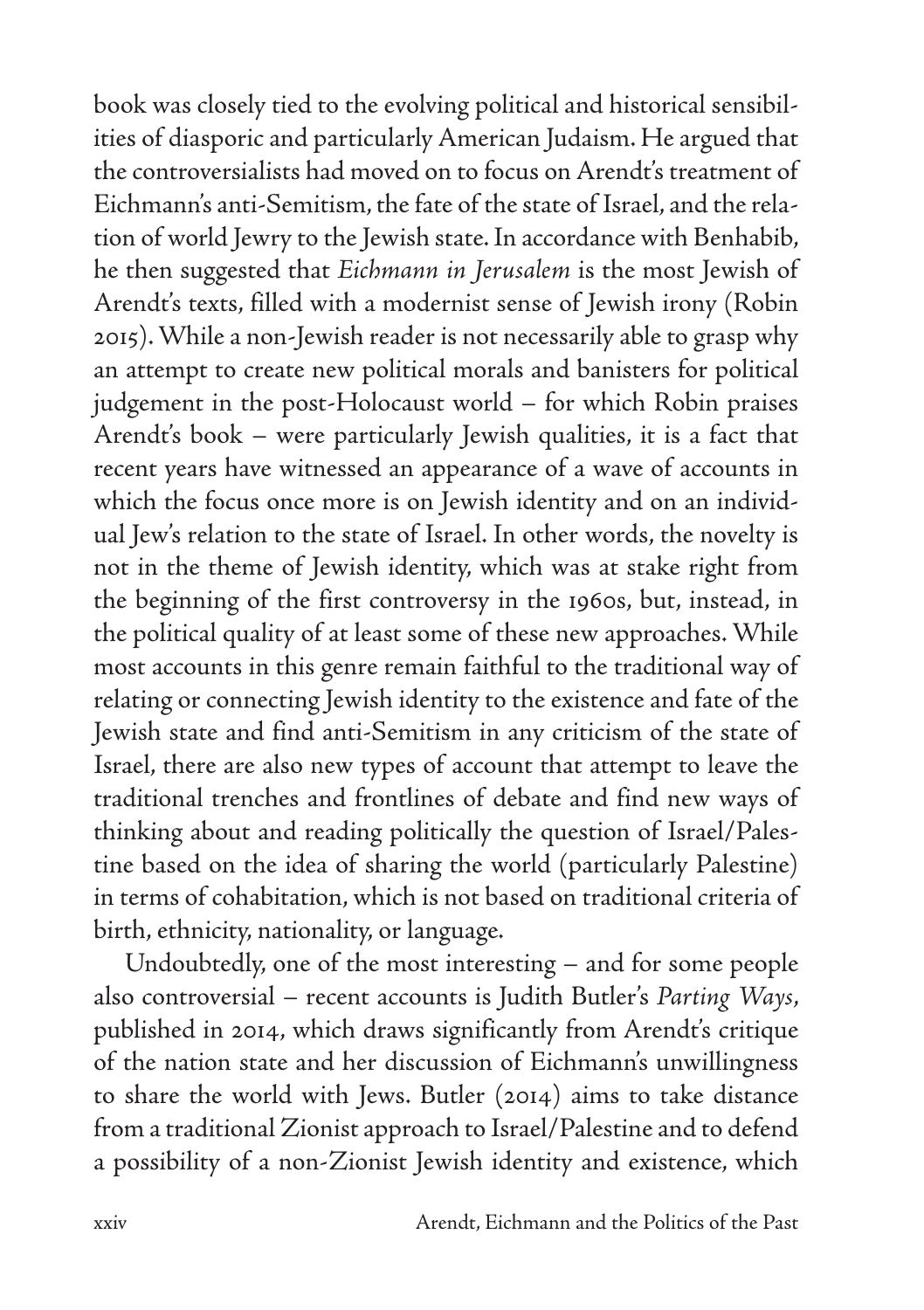does not consider Israel as a self-evident pre-given Jewish point of reference.12 She argues that contemporary Jewishness should not exclusively be based on the identification and support of the Jewish state. She attempts to understand how the exilic or diasporic existence of the Jews is historically built into the idea of the Jewish and how, in this sense, to be a Jew is to be departing from oneself, cast out in a world of the non-Jew in order to try to think together the possibilities of the post-exilic cohabitation in Palestine. In more empirical terms, Butler attempts to delineate ways out of the identitarian impasse caused by an exclusive commitment to the Jewish state irrespective of its highly discriminative and colonialist treatment of Palestinian population (Butler 2014, 14-15).

In this context, Butler (2014, 151-180) discusses Arendt's critique of the Jewish state and her ideas of cohabitation – or, in Arendt's term, sharing the world – with other people. She analyses the judgement and verdict made by Arendt in the epilogue of *Eichmann in Jerusalem*, according to which Eichmann's greatest crime, in ethical and political terms, was his unwillingness to share the world with the Jewish people. Butler comes very close in understanding that, in Arendt's view, the greatest crime of Eichmann and other Nazis was political by nature: believing that they could decide on who had the right to live on earth, they violated the political principles of sharing and cohabitation that constitute the basic "law" of the human condition (Butler 2014, 162). However, her highly intelligent and inspiring reading of Arendt's judgement fails to grasp two points. Firstly, Butler (2014, 165, 168) seems unable to understand who speaks in the epilogue, arguing that it is as if Arendt were splitting herself in different positions and fighting against her inner rage and contempt to make an objective judgement of the perpetrator. In my view, the entire judgement becomes intelligible only if one realises that the rhetorical

<sup>12.</sup> Because of this, she has also received furious attacks from Zionist scholars. See e.g. Berman (2017).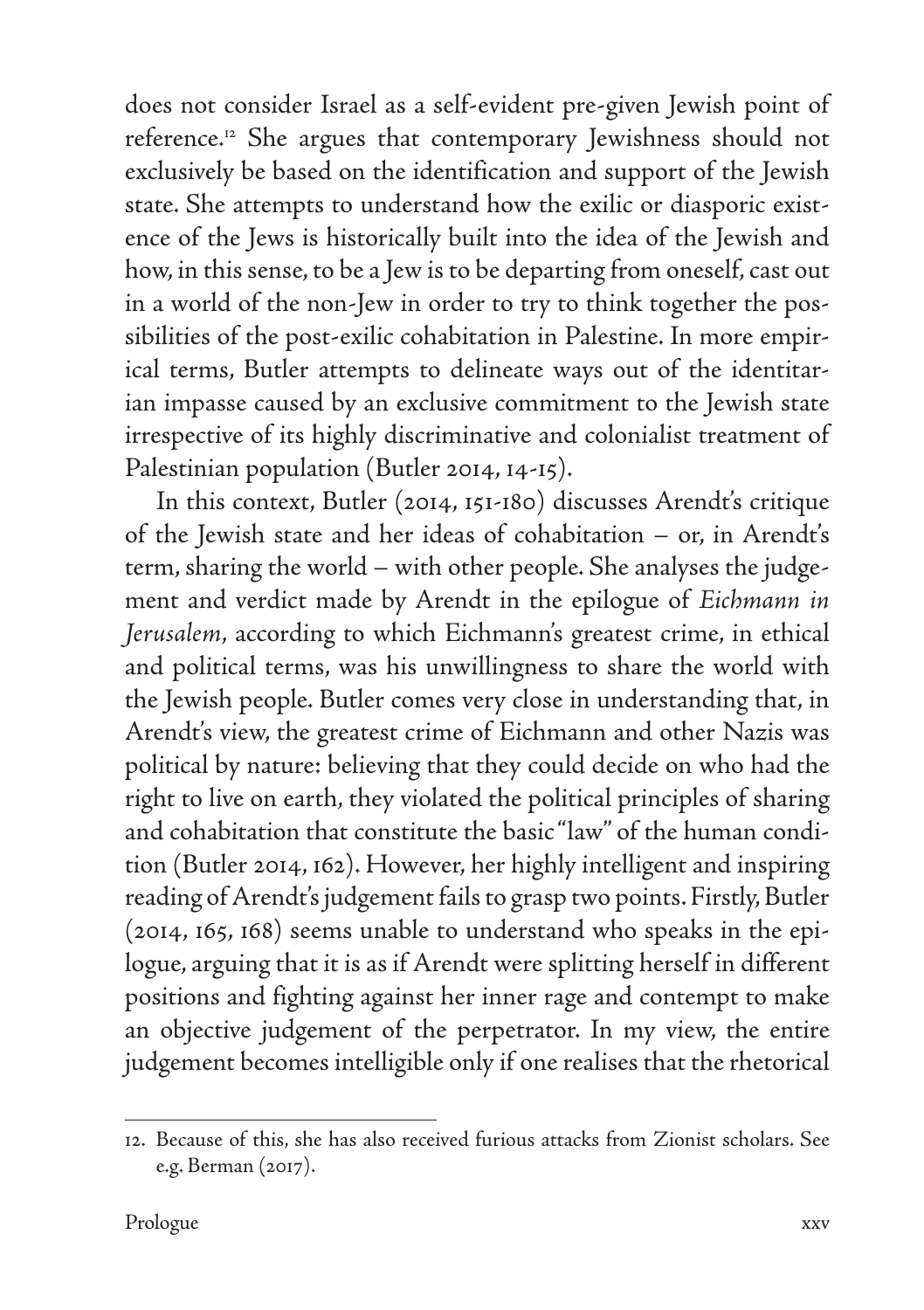"we" who speaks in the epilogue is the whole of humankind. Arendt's point is that, politically speaking, by refusing to share the world with the Jewish people, Eichmann committed a crime against the whole of humankind, going against the conditions of worldliness and plurality on which human life and cohabitation on earth is based. Secondly, Butler (2014, 173–175) argues that, paradoxically, in pronouncing her own verdict upon Eichmann, Arendt unintentionally posits herself as a sovereign, almost in a Schmittian (or Agambenian) sense of the term, as someone who has the power to decide over life and death. In Butler's view, this unintentional sovereignty postulated by Arendt somehow spoils her account of cohabitation. In my view, this is not necessarily the case if one understands that the speaking subject of the epilogue postulated by Arendt is humankind. If one wants to locate a Schmittian/Agambenian sovereign somewhere in Arendt's text, the proper location would be Eichmann, together with other Nazis, in so far as they believed themselves to have the right to decide on who is allowed to live on earth. In the final analysis, Butler fails to read Arendt's account politically and understand that Eichmann's greatest crime, the refusal to share the world with Jews, Roma, communists, and some other groups of people, was political by its very nature, going against the human condition of plurality. Butler (2014, 168) comes close to this understanding by suggesting that the epilogue of *Eichmann in Jerusalem* is an exercise of judgement, but then she fails to see that Arendt is exercising political judgement in a post-totalitarian situation characterised by a lack of relevant positive law by means of which to judge entirely new types of crimes such as genocide and the violation of the principle of cohabitation. She fails to see, however, that here Arendt is making a political diagnosis of the post-totalitarian situation as an entirely new and unprecedented situation in which we are not able to lean on pre-given rules or patterns of thought and cannot but judge without banisters.

Nevertheless, there is a problem in Arendt's verdict, no matter whose voice it is that speaks in the final paragraph of the epilogue: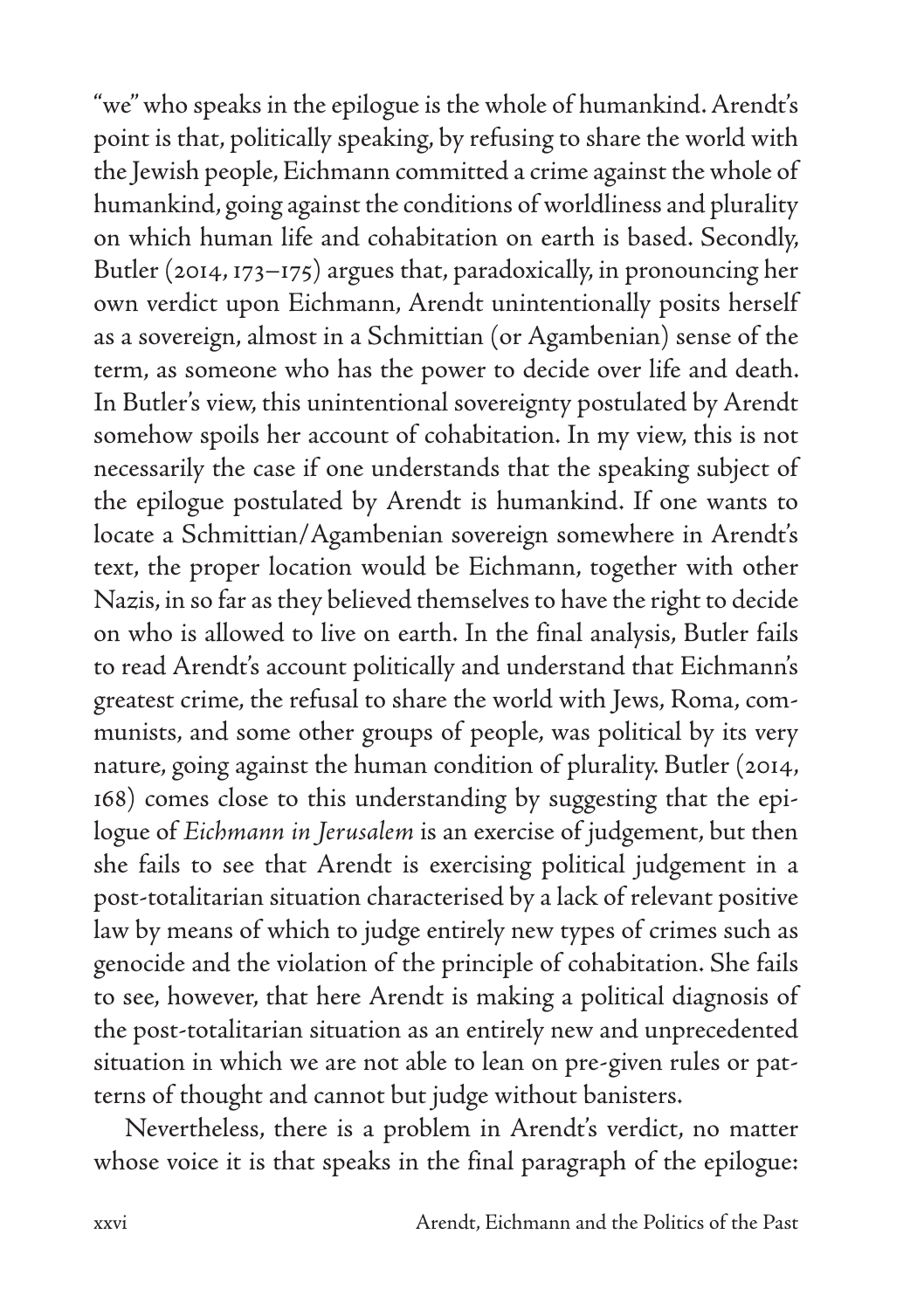her own or that of the whole of humankind. This problem is, indeed, connected to the problem of sovereignty, although Butler fails to formulate and locate it correctly: how is it possible that Arendt's "we" assumes the right to pronounce a death sentence? Arendt concludes her verdict as follows:

For politics is not like the nursery: in politics obedience and support are the same. And just as you supported and carried out a policy of not wanting to share the earth with the Jewish people and the people of a number of other nations – as though you and your superiors had any right to determine who should and who should not inhabit the world – we find that no one, that is, no member of the human race, can be expected to want to share the earth with you. This is the reason, and the only reason, you must hang. (Arendt 1963/1965, 279)

It seems that here, indeed, Arendt herself goes against the basic principles of cohabitation and human plurality. Does not the human condition of plurality and cohabitation refuse the possibility of killing anybody as far as killing means going against this condition? Butler dealt with this problem in an earlier article, but, for some reason, leaves the discussion of it out of *Parting Ways*. In a 2011 article, she first argued that Eichmann's crime was that he failed to think; he failed to judge; he failed to make use of practical reason, in the Kantian sense of the word (Butler 2011, 283). However, as Russell A. Berman (2017, 142) has argued, these are rather the conditions of Eichmann's crimes. Butler (2011) elaborates on her argument and claims that Eichmann's final crime was that he, together with others, took as their own right the decision over whom to share the earth with. In other words, Butler also claims that Eichmann's final crime was the crime of not sharing. Here we come again to the problem of capital punishment. Butler (2011, 287) correctly asks: according to what law, norm, or principle is the decision in favour of capital punishment justified in this case? She points out that Arendt's verdict gives a convincing account of why no one really wants Eichmann alive, but it does not explain whether that is a sufficient condition for the justification of the death penalty.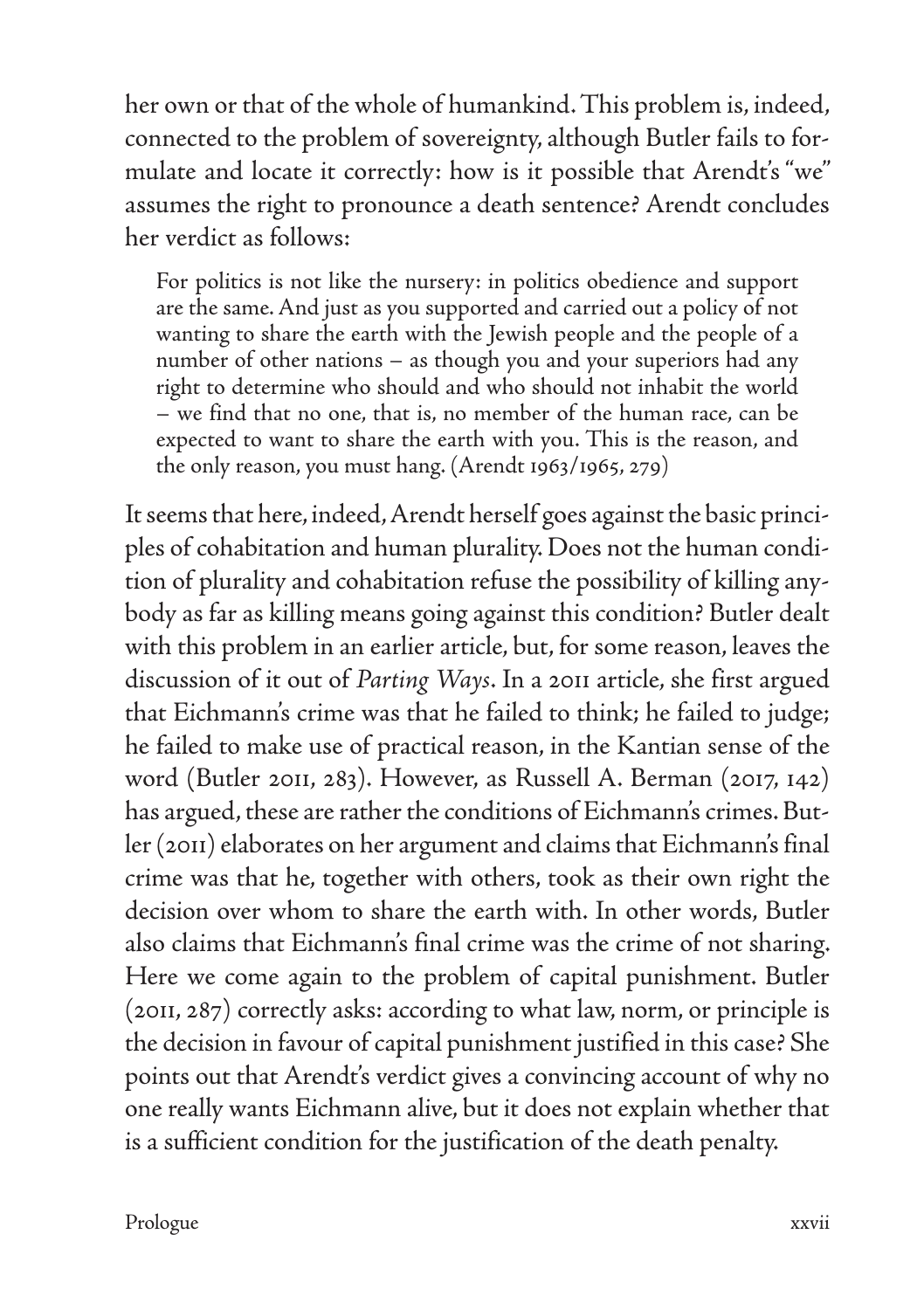In fact, in this matter Arendt disagreed even with Karl Jaspers, with whom she had a lively correspondence about the Eichmann case right from his kidnapping to the years of controversy (see Arendt & Jaspers 1992). According to Jaspers, it would have been better, at least in Israel, to leave Eichmann without a punishment proper. He wrote to Arendt that it would have been wonderful to do without the trial altogether and make it instead into a process of examination and clarification (Arendt & Jaspers 1992, 413). The goal would have been the best possible objectification of the historical facts. Israel would then have placed the evidence and the criminal, hopefully, at the disposal of the United Nations, although it is probable that nobody would have wanted to have anything to do with the case. Then Jaspers made an extremely interesting remark about the relationship of the Eichmann case with the political realm. He pointed out that the political realm is of an importance that cannot be captured in legal terms, although the Anglo-Saxons self-deceptively attempt to do so. However, in Jaspers' view, being "political" has dignity, which is larger than law, and which the case of Eichmann does not have. It has no dignity, but it is for the sake of truth and clarity that it must be lifted out of the merely legal framework.

In my view, Butler comes very close to Jaspers' viewpoint. She notes that the political point of Arendt's rejoinder to Eichmann is that one must make clear that there exists no such right as the right to choose with whom to cohabit the earth. From this, it follows that to exercise such a right is to invoke a genocidal prerogative; it is only for those who have implemented genocide that the death penalty is apparently justified. In addition to the paradox included in this set-up, Butler correctly points out that we do not receive on these pages a justification for why that penalty, rather than some other form of punishment, is appropriate (Butler 2011, 291–292).

The question of capital punishment in the cases of crimes against humankind has puzzled jurists, even since the capture of Adolf Eichmann, and it remains one of the themes that arouse interest and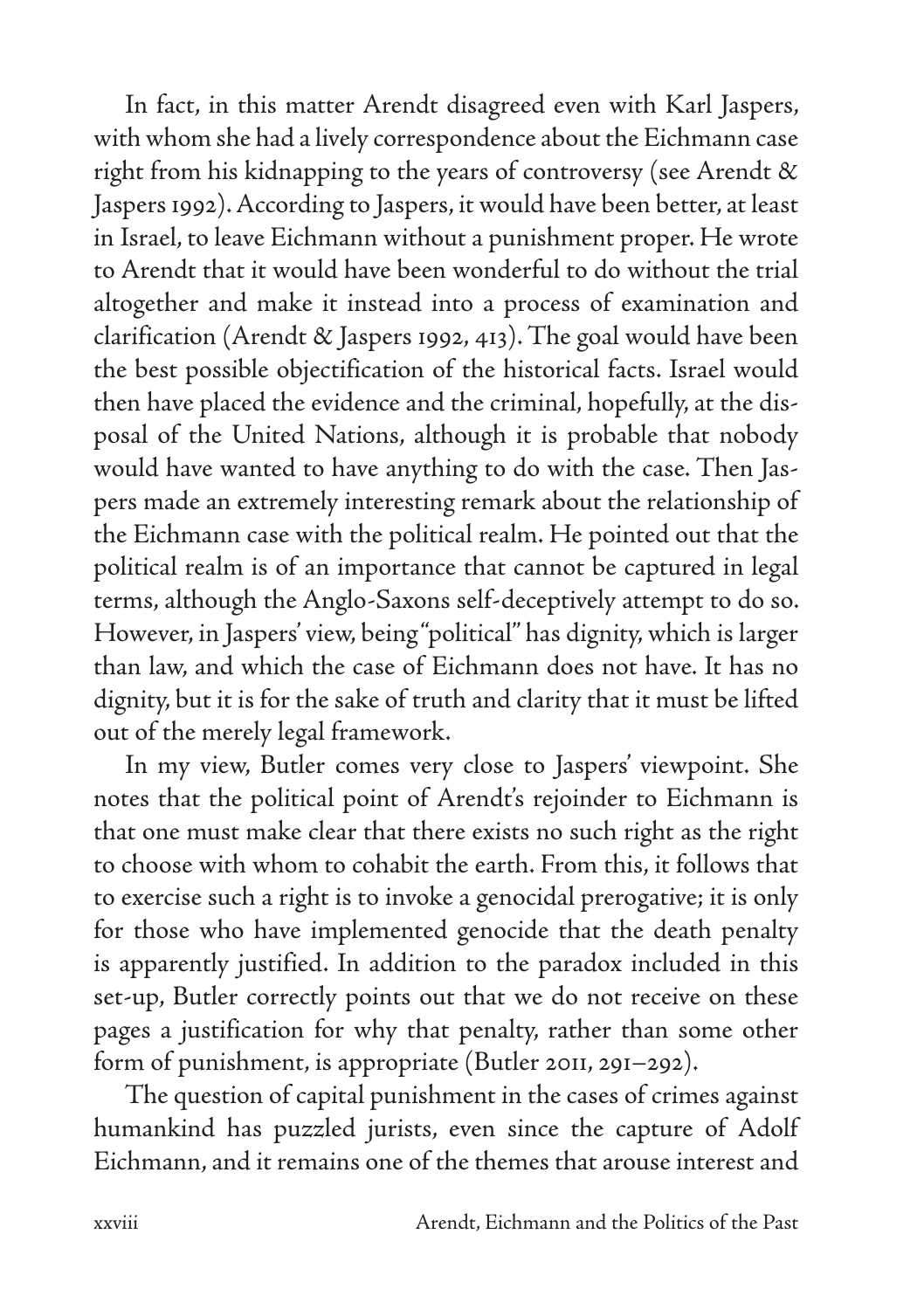debate among scholars of law, while other scholars and participants in the Arendt controversy have more often than not almost completely ignored it.<sup>13</sup> In the field of legal theory, there is an interesting recent account by Peter Burdon (2018, 103), which acknowledges that, as a political theorist, Arendt writes unbounded by the law and the rules of precedent. Consequently, she is also free to connect crime, punishment, and forgiving together in a way uncommon in the ordinary practice of law. Instead of law, she relies on a pre-legal understanding of responsibility and practical reason to ground her judgement. She asks us to consider human judgement not as bound by existing law or norms but as something that produces its own virtue through the act itself. Burdon (2018, 105) argues that it is possible to reconcile Arendt's instantiation of the death penalty with reference to her earlier writings on punishment and forgiveness. More precisely, in some earlier writings, Arendt argues that you can only punish what you can forgive because forgiving represents a beginning again. If an event is unforgivable then you cannot punish it, and thus the death sentence comes into play. Burdon finds this reasoning austere and ultimately unacceptable because it leaves unclear how it distinguishes itself from other kinds of violence. In addition, Arendt did not critically examine her support for the death penalty or connect Eichmann's death with her critique of the political aims of the trial. However, Burdon points out that it is likely that she intended her commitment on the unforgivability of thoughtless evil to apply only with respect to mass crimes like genocide or crimes against humanity. Thus, for Arendt, when people knowingly or thoughtlessly engage in genocidal acts, they take leave from human plurality and put themselves outside the bounds of forgiveness (Burdon 2018, 106–107). And yet, I would add, the question remains whether any human being can assume the right to decide on any other human being's life and existence.

<sup>13.</sup> I also previously ignored the problem of capital punishment in Parvikko (2000), which gives an account of the pre-trial debate of positivists and moralists in international law.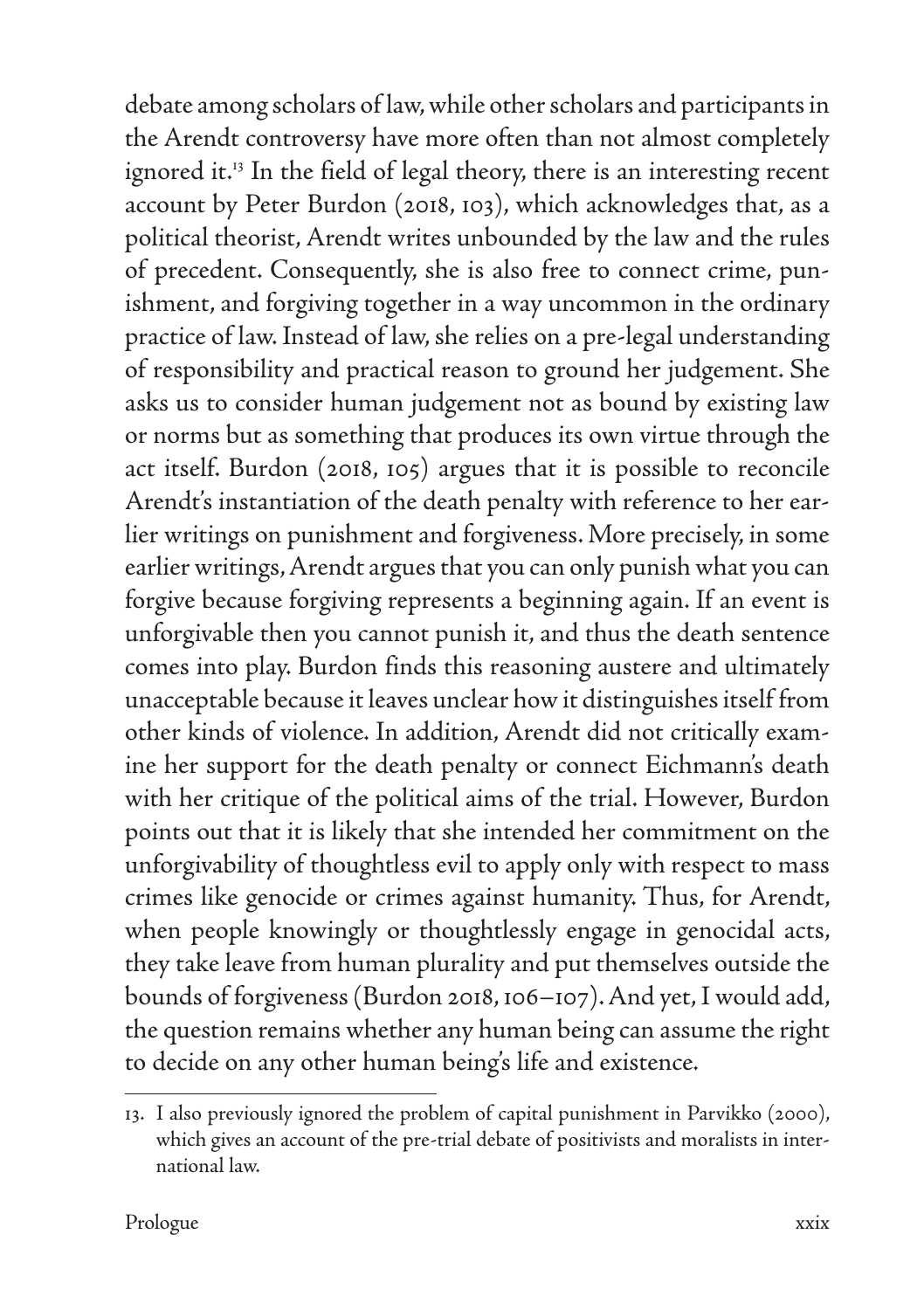Despite this critique, Burdon (2018, 110) claims that Arendt's ability to hold a place in her mind for the unprecedented and her refusal to collapse new events into traditional concepts or recognisable tendencies is valuable and also of utmost importance for us when we try to analyse and judge contemporary phenomena. He argues that the failure to confront the unprecedented and draw distinctions was most powerfully expressed in the reflexive way Donald Trump has been labelled a fascist or the way intellectuals have sought to understand Trump through Max Weber's description of charismatic leadership. This tendency to substitute and shuffle ideas, or assimilate conventional categories, destroys the boundaries between discrete objects and is something that the historically minded should resist. Here, Burdon goes with Arendt against the tradition of law and legal theory of searching for precedents in order to judge present-day phenomena. In this way, he comes very close to my argument in this book that *Eichmann in Jerusalem* ought to be read as a political judgement of unprecedented crimes of a new type of criminal.

More importantly, Burdon (2018, 111–112) suggests that we should not ape Arendt's account of Nazi totalitarianism in our attempts to understand novel political developments of contemporary democracies but, instead, go beyond it and try to assess and judge new phenomena without pre-given norms and patterns. Instead of prophesying historical repetition of former phenomena, we would do better to attempt something like Sheldon Wolin's (2008, xvii) characterisation of contemporary politics as "inverted totalitarianism", a political hybrid where economic and state powers are conjoined. According to him, it is not a political party but, instead, neo-liberal capitalism that seeks total power and gives rise to its own unique pathologies. The corporate interests driving inverted totalitarianism speak in the language of freedom and democracy, representing themselves in a manner that suggests a deep respect for democratic institutions and the rule of law. However, these same forces corrupt and manipu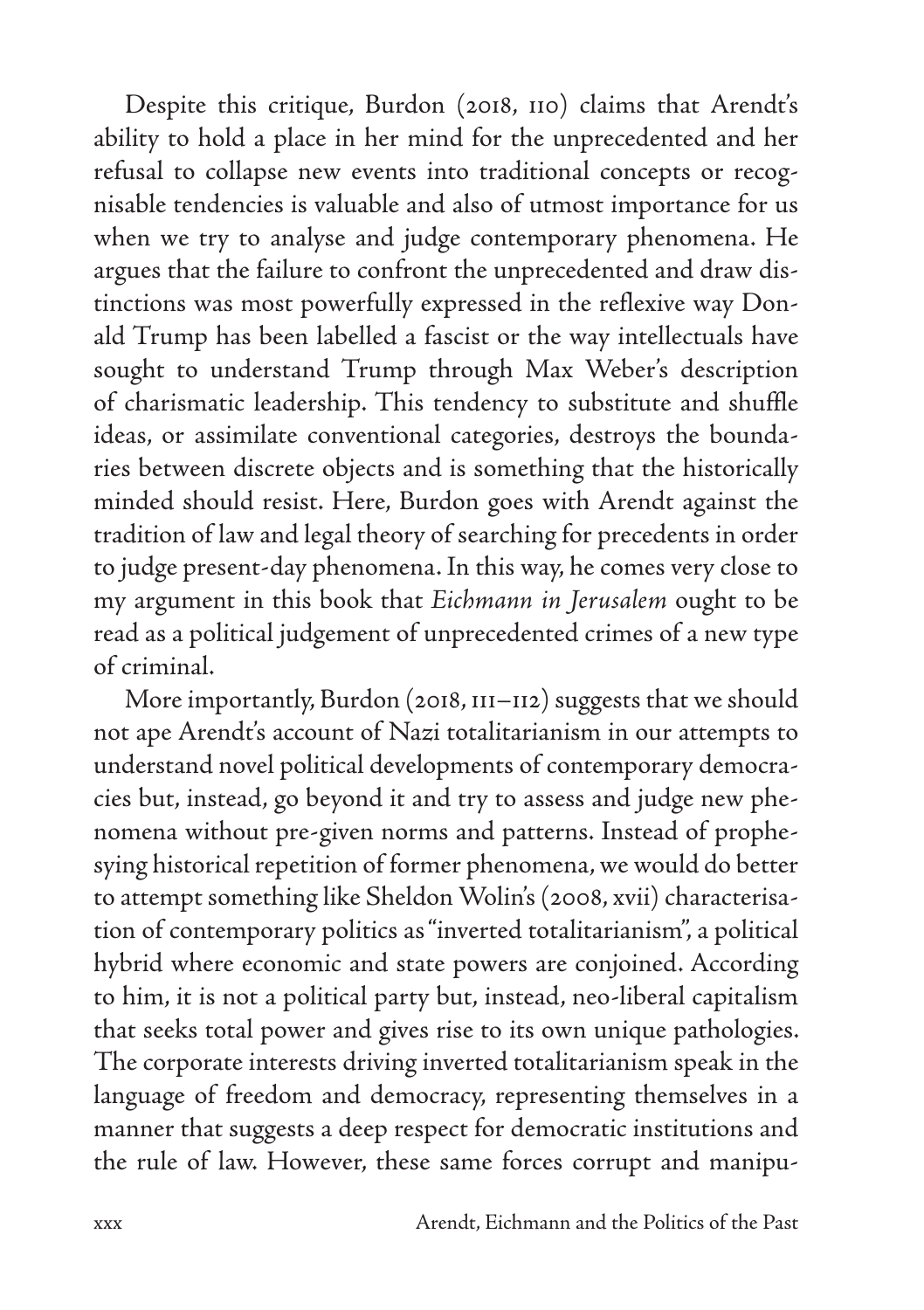late democracies, shifting them away from democratic principles towards a situation where governance is directed by private interests and democratic values saturated with market values (Wolin 2008, xxi).

Another extremely interesting and inspiring account on recent political developments, drawing from Arendt, is Michael Rothberg's (2019) notion of the implicated subject that approaches responsibility and commitment of posterity in relation to past atrocities. He picks up the term "implicated" from Arendt's article *Personal Responsibility Under Dictatorship* (1964), in which she writes: "Whoever participates in public life at all, regardless of party membership or membership in the elite formations of the regime, is implicated in one way or another in the deeds of the regime as a whole." (Arendt 2003, 33)

While Arendt's reference is to Nazi Germany, Rothberg takes as his task the recontextualisation of the term for wider usage, drawing from another of Arendt's texts published in the aftermath of the Eichmann trial. He quotes Arendt from her article *Collective Responsibility* (1968), in which Arendt approached the question of political responsibility for things we have not done. She concluded her reflections as follows:

This vicarious responsibility for things we have not done, this taking upon ourselves the consequences for things we are entirely innocent of, is the price we pay for the fact that we live our lives not by ourselves but among our fellow men, and that the faculty of action, which, after all, is the political faculty par excellence, can be actualized only in one of the many and manifold forms of human community. (Arendt 2003,  $157 - 158$ 

Rothberg (2019, 46) suggests that, in these articles, Arendt went beyond the immediate context of Nazi totalitarianism and opened up a more general issue that has a diachronic, or historical, dimension as well. She was not only thinking about everyday life in Nazi Germany but also simultaneously confronting questions of respon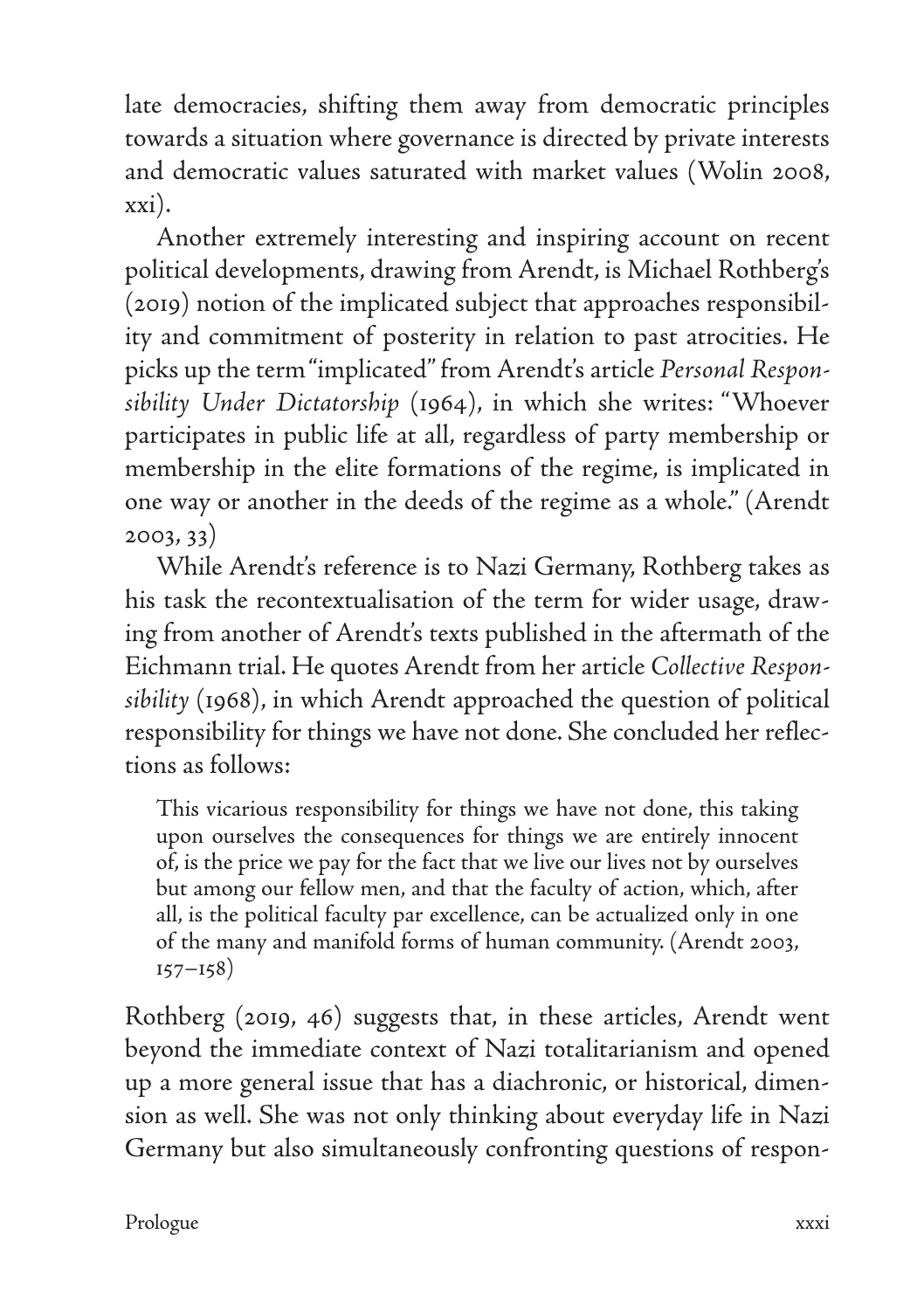sibility in the aftermath of political violence. In this sense, political responsibility not only encompasses those implicated at the time of the events without directly participating in them but also political communities that are transgenerational in nature. Although not guilty of what precedes us, we remain captive to communal or political responsibility by virtue of our participation in a collective way of life.

Rothberg (2019, 1) suggests that Arendt's concept of implication can be helpful when we try to find adequate concepts for describing the manifold indirect, structural, and collective forms of agency that enable injury, exploitation, and domination but that frequently remain in the shadows. In order to describe such relations of indirect responsibility, he proposes the category of the "implicated subject" and the related notion of implication. Implicated subjects occupy positions aligned with power and privilege without being themselves direct agents of harm. They contribute to, inhabit, inherit, or benefit from regimes of domination but do not originate or control those regimes. An implicated subject is neither a victim nor a perpetrator but rather a participant in histories and social formations that generates the position of victim and perpetrator.

Rothberg (2019, 13) points out that the term closest, both semantically and etymologically, to "implication" is "complicity", which refers to partnership in an evil action, i.e. operating in proximity to the notion of criminal guilt. Complicity presupposes implication, but implication does not always involve complicity. Complicity works best as a term linked to unfolding processes and completed actions (such as the perpetration of a crime) but it works less well for describing the relationship of the past with the present. Rothberg argues that we are implicated in the past but we cannot be complicit in crimes that took place before our birth. Indeed, neither the concept of complicity nor that of collective responsibility accurately captures the unevenness of our relations to the past and present. For example, the racial hierarchies that define the contemporary US mean that even people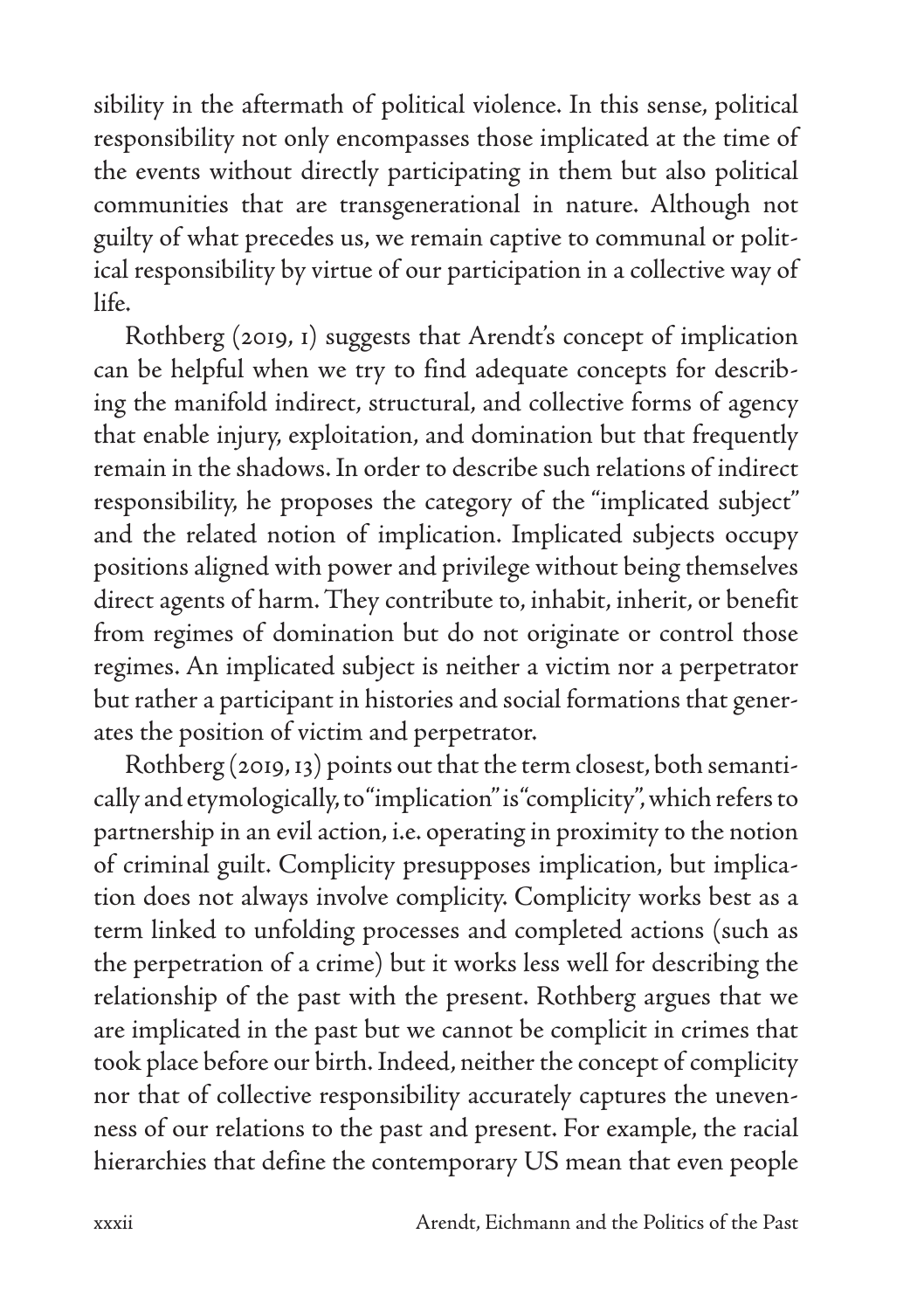fleeing from traumatic histories may find themselves implicated in the distant crimes of slavery and genocide, especially if they are able to benefit from inclusion in the category of whiteness.

Rothberg's (2019, 20) fundamental argument is that the wicked things we are experiencing are still possible because most people deny, look away from, or simply accept the benefit of evil in its extreme and everyday forms. He points out that implicated subjects are often versions of the obedient and complacent mediocre subjects theorised by the philosopher Simona Forti in *New Demons*. Forti (2014, 179) argues that passivity, consent to authority, and the "normativity of nonjudgement", which are aspects of obedience, serve as the carriers of political evil, as its effective transmission belt. Even worse, the things we are experiencing are also still possible because most people refuse to see how they are implicated in historical injustices.

In conclusion, I would like to argue that the past ten or 20 years have witnessed a revival of debates around *Eichmann in Jerusalem*. While a section of these new contributions continues to repeat old arguments, new approaches have also emerged that attempt to establish distance from old interpretations and viewpoints, and think with Arendt beyond Arendt. In my view, among the most promising accounts in this field are Peter Burdon's suggestion of approaching new political phenomena from the viewpoint of Arendt's concept of unprecedentedness and Michael Rothberg's notion of the implicated subject, which help and encourage us not to remain trapped in old debates but, instead, to understand that diachronic and synchronic political analyses are not mutually exclusive but instead presuppose each other.

It is precisely in this context that my account of *Eichmann in Jerusalem* and the controversy aroused by it continues to offer a contribution to the scholarly discussion. Having been one of the first *political* readings of Arendt's pamphlet, my aim was to intervene in the debates surrounding it by pointing out the political value of the book. In my interpretation, Arendt made a strong political argument according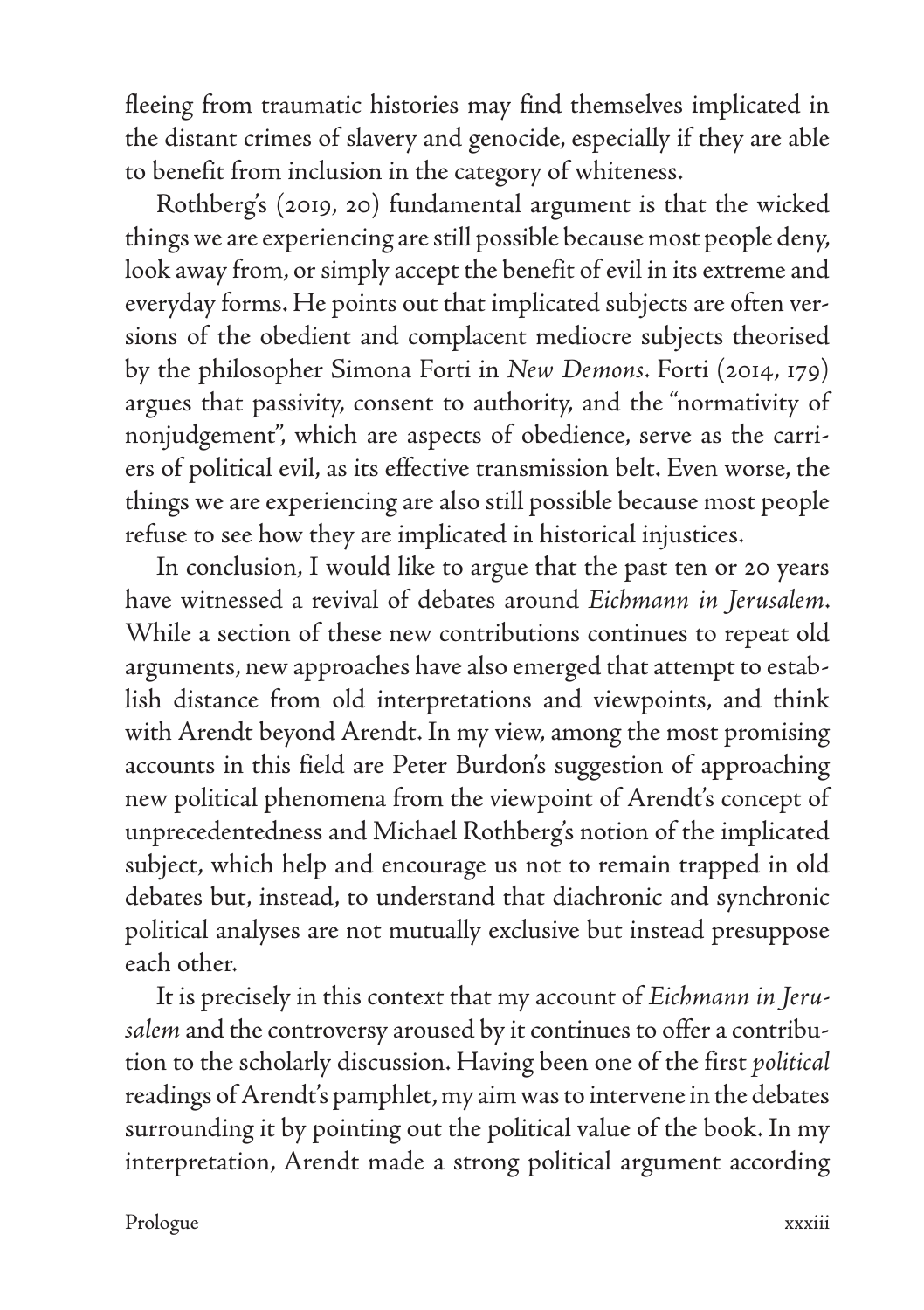to which one of the most important reasons that made Hitler's rise to power and his policy of genocide possible was the tendency of European political elites – Jewish elites included – to wishful thinking based on lack of political judgement. Despite the entire European continent falling into the hands of dictators (Mussolini in Italy, Franco in Spain, Salazar in Portugal, Metaxás in Greece, etc.), European power elites refused to face the truth and ponder the political consequences of these developments. Or, even worse, they greeted new dictators almost admiringly as counterweights against Stalin's communist empire, and they did not raise a finger when communists and other forces of opposition were put in jail in these countries. The reverse side of the elites' wishful thinking and lack of political judgement was the conformism of large masses of people. In her book, Arendt was interested in pointing fingers not so much at the moral or legal guilt of the Nazi criminals – which is all too evident – but at the political responsibility for the Nazi crimes, arguing that what we all share are not the crimes but the political responsibility for the circumstances that allowed them to happen. The decisive character of these circumstances was the willingness of ordinary people not only to conform and acquiesce but also to actively support any form of power. In this general frame, Adolf Eichmann belonged to those who actively climbed up the Nazi ladder and co-participated in the production of genocide.

In a political reading, Eichmann's greatest crime also appears in a different light from those interpretations that focus simply on the wicked personality of the mass murder. More precisely, one of the originalities of Arendt's view on Eichmann's crimes is looking at them in the context of the common world of humankind, which, according to her, ought to be shared fairly between everybody in freedom and equality. The intention and aim of liquidation of a certain group of people from the earth means that, politically thinking, the greatest crime of the Nazis – Eichmann included – was that they did not want to share the common world with other people but, instead,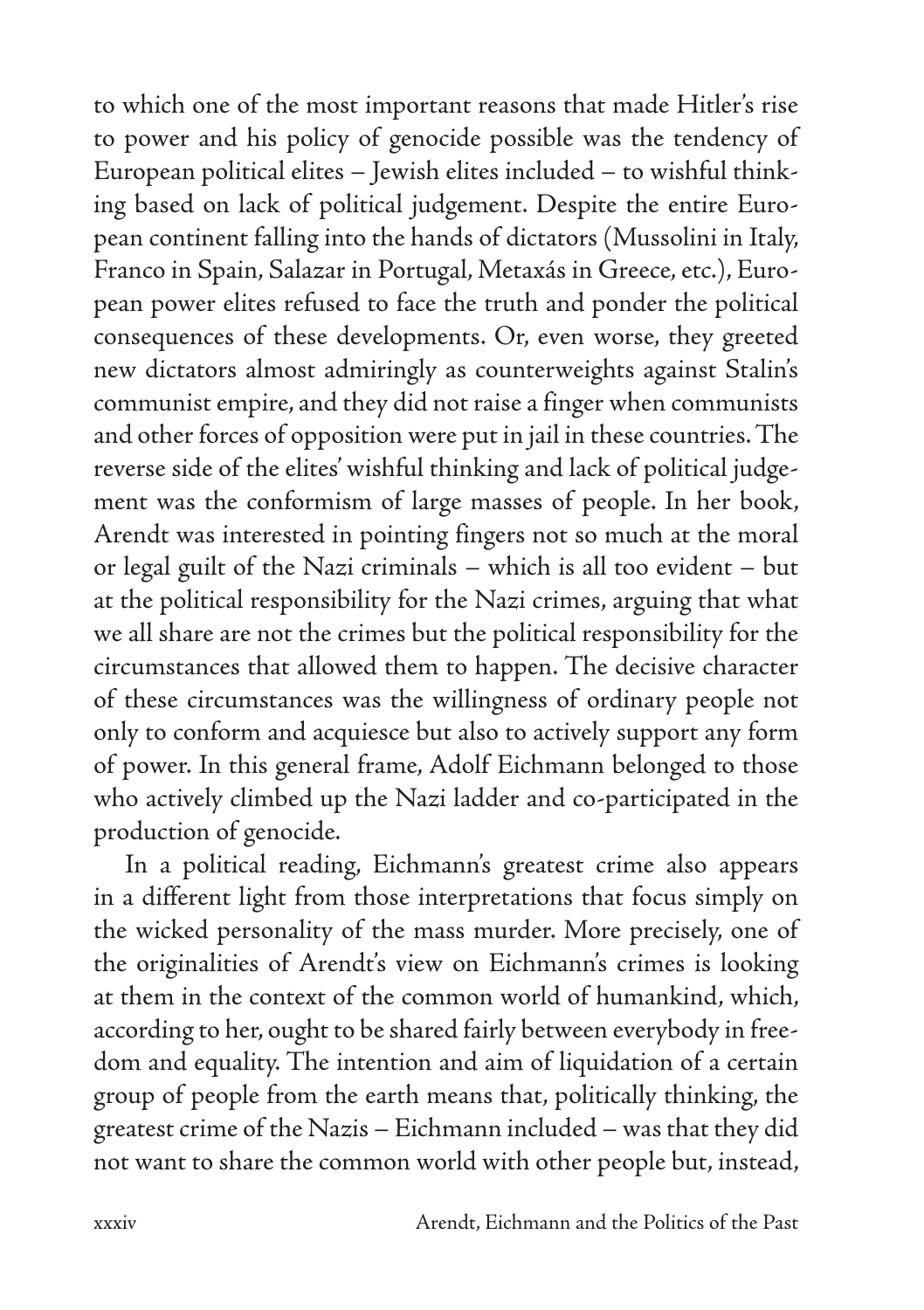attempted to assume the privilege of deciding who is allowed to live on the earth in the first place. For Arendt, this was the only reason other people could not share the world with Adolf Eichmann.

Jyväskylä, November 2021

Tuija Parvikko University of Jyväskylä

## **LITERATURE**

| Arendt, Hannah. 1945. Organized Guilt and Universal Responsibility. Jewish   |
|------------------------------------------------------------------------------|
| Frontier 12-13. In Arendt 1994, pp. 121-128.                                 |
| Arendt, Hannah. 1963/1965. Eichmann in Jerusalem. A Report on the Banality   |
| of Evil. New York: Viking Press. Revised and enlarged edition 1965.          |
| Arendt, Hannah. 1994. Essays in Understanding: 1930-1954. Edited and with an |
| introduction by Jerome Kohn. New York: Harcourt Brace & Co.                  |
| Arendt, Hannah. 2003. Responsibility and Judgment. Edited and with an intro- |
| duction by Jerome Kohn. New York: Schocken Books.                            |
| Arendt, Hannah. 2007. Jewish Writings. Edited by Jerome Kohn and Ron H.      |
| Feldman. New York: Schocken Books.                                           |
| Arendt, Hannah & Blumenfeld, Kurt. 1995. "in keinem Besitz verwurzelt".      |
| Die Korrespondenz. Hamburg: Rothbuch Verlag.                                 |
| Arendt, Hannah & Jaspers, Karl. 1992. Correspondence 1926-1969. New York:    |
| Harcourt Brace & Company.                                                    |
| Arendt, Hannah & Scholem, Gerschom. 2017. The Correspondence of Hannah       |
| Arendt and Gerschom Scholem. Chicago: University of Chicago Press.           |
| Benhabib, Seyla. 2014. Who's on Trial, Eichmann or Arendt? New York Times.   |
| The Stone NYT NOW, September 21.                                             |
| Benhabib, Seyla. 2014. Richard Wolin on Arendt's 'Banality of Evil' Thesis.  |
| Jewish Review of Books, October 14.                                          |
|                                                                              |
|                                                                              |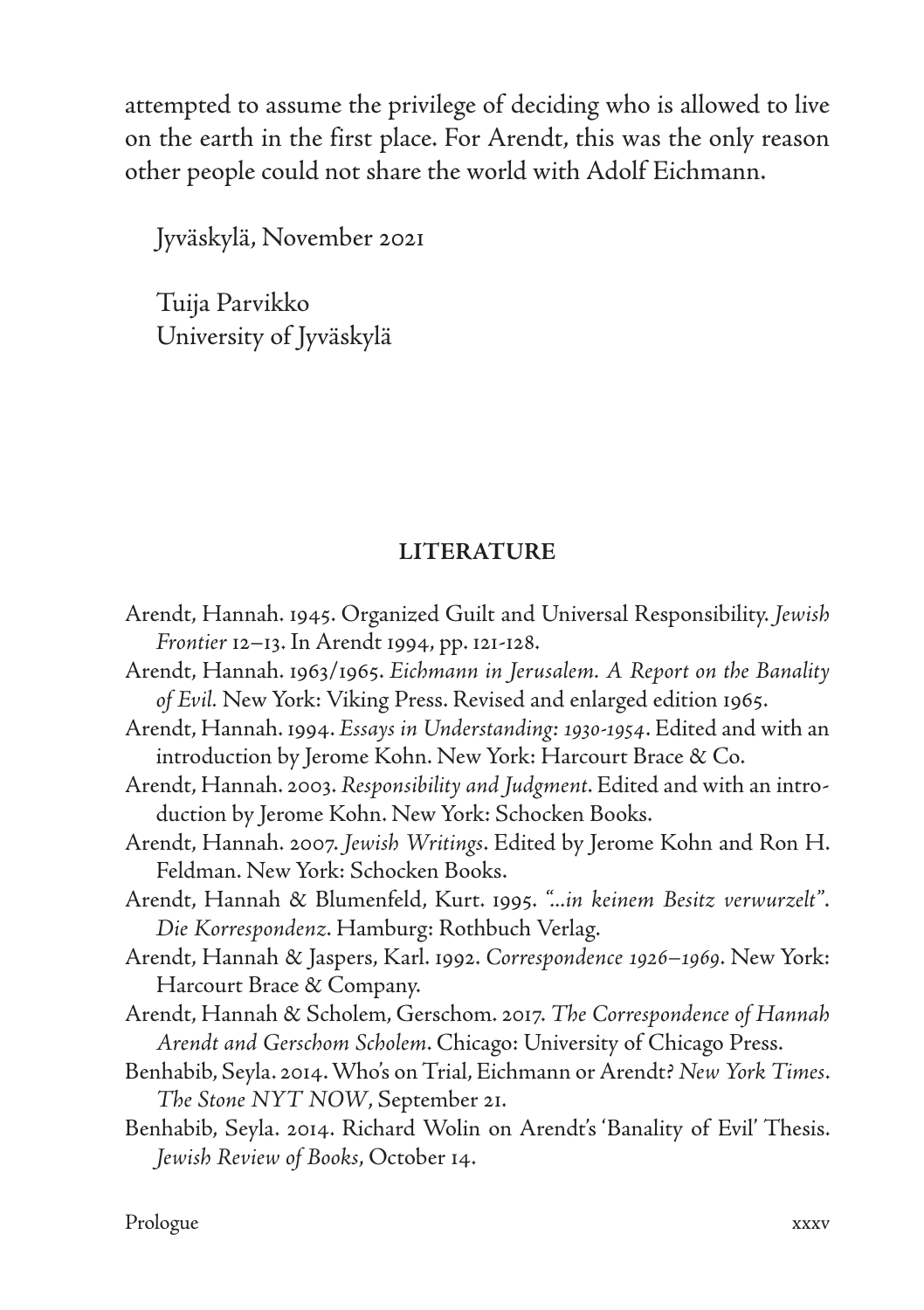- Benhabib, Seyla. 2018. *Exile, Statelessness, and Migration. Playing Chess with History from Hannah Arendt to Isaiah Berlin*. Princeton, NJ: Princeton University Press.
- Berman, Russell A. 2017. Arendt's Conservatism and Eichmann Judgment. In Richard J. Golsan & Sarah M. Misemer (eds.) *The Trial that Never Ends. Hannah Arendt's Eichmann in Jerusalem in Retrospect*. Toronto: University of Toronto Press, pp. 116–147.
- Bilsky, Leora. 2004. *Transformative Justice. Israeli Identity on Trial*. Ann Arbor, MI: University of Michigan Press.
- Birmingham, Peg. 2006. *Hannah Arendt and Human Rights. The Predicament of Common Responsibility*. Bloomington, IN: Indiana University Press.
- Burdon, Peter. 2018. *Hannah Arendt. Legal Theory and the Eichmann Trial*. New York: Routledge.
- Butler, Judith. 2011. Hannah Arendt's Death Sentences. *Comparative Literature Studies* 48:3, pp. 280–295.
- Butler, Judith. 2014. *Parting Ways. Jewishness and the Critique of Zionism*. New York: Columbia University Press.
- Cesarani, David. 2004. *Eichmann. His Life and Crimes*. London: William Heinemann.
- Felman, Shoshana. 2000. Theaters of Justice: Arendt in Jerusalem, the Eichmann Trial, and the Redefinition of Legal Meaning in the Wake of the Holocaust. *Theoretical Inquiries in Law* 1:2, pp. 464–507.
- Forti, Simona. 2014. *New Demons: Rethinking Power and Evil Today*. Stanford, CA: Stanford University Press.
- Golsan, Richard J. & Misemer, Sarah M. (eds.) 2017. *The Trial That Never Ends. Hannah Arendt's Eichmann in Jerusalem in Retrospect*. Toronto: University of Toronto Press.
- Gündoğdu, Ayten. 2015. *Rightlessness in an Age of Rights*. Oxford: Oxford University Press.
- Hayden, Patrick. 2009. *Political Evil in a Global Age. Hannah Arendt and International Theory*. New York: Routledge.
- Hilberg, Raul. 1963. *The Destruction of European Jews*. London: W. H. Allen.
- Jaspers, Karl. 1946. *Die Schuldfrage. Für Völkermord gibt es keine Verjährung*. Heidelberg: Lambert Schneider.
- Jaspers, Karl. 1947. *The Question of German Guilt*. New York: Dial Press.
- Levi, Primo. 1986. *I sommersi e i salvati*. Turin: Einaudi.
- Levi, Primo. 1988. *The Drowned and the Saved*. New York: Summit Books.
- Lim, Jie-Hyun. 2014. Victimhood Nationalism in the Memory of Mass Dic-